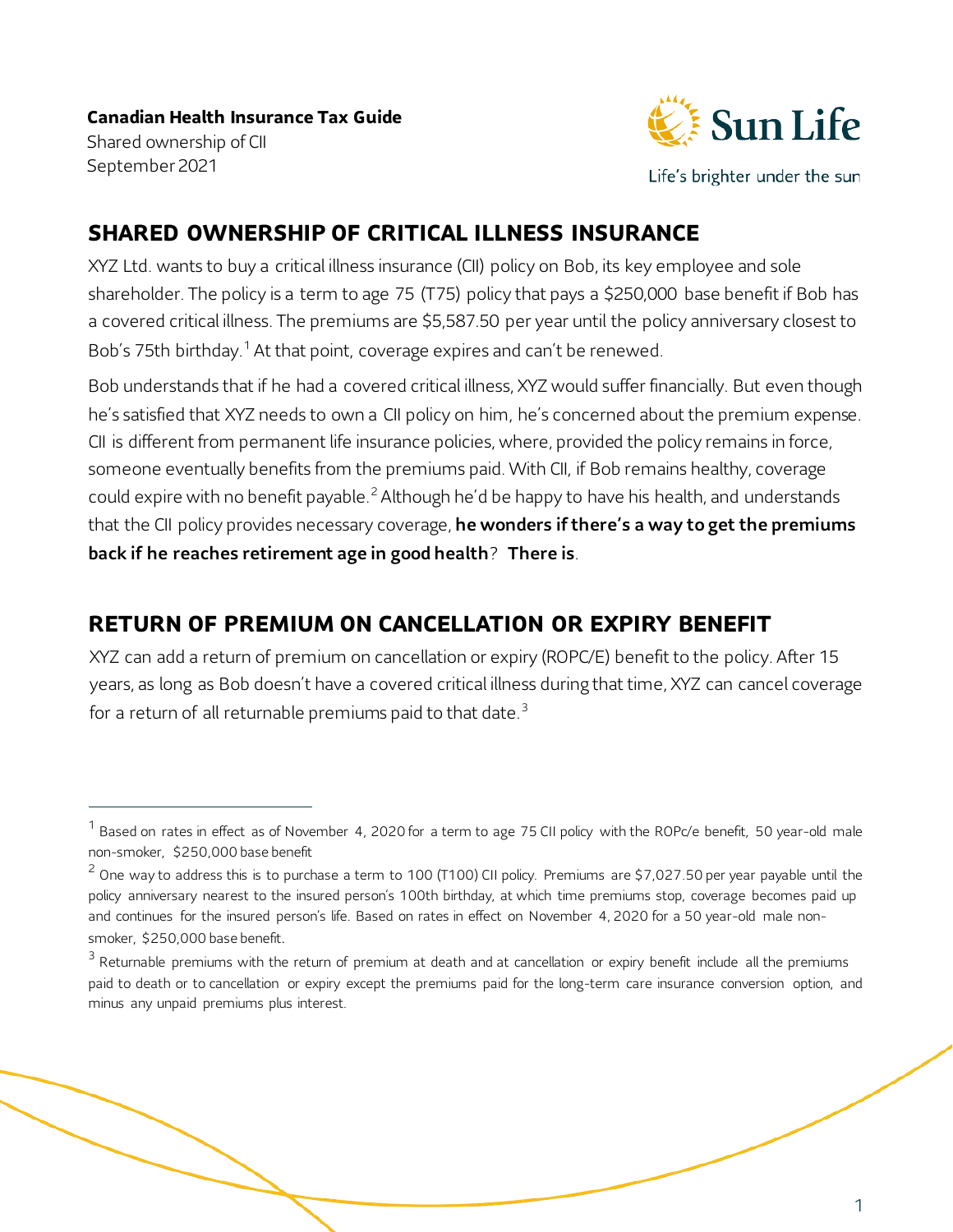September 2021



Life's brighter under the sun

Bob likes the idea. He's 50 years old now, but in about 15 years, he'll be getting ready for retirement. When he retires, XYZ won't need the coverage, and Bob already owns personal CII coverage.

XYZ could also add a benefit that pays a return of premiums if Bob dies while the policy is in force. However, this case study focuses on the ROPC/E benefit.

If XYZ buys a CII policy with the ROPC/E benefit, the policy's base premiums will remain the same, but the ROPC/E benefit will add \$3,322.50 per year in premiums, for a total annual premium payment of \$8,910.00.[4](#page-1-0)

Bob believes XYZ can afford the premiums, and is optimistic he'll still be healthy in 15 years. He decides to have XYZ add the ROPC/E benefit to its CII policy on him. At the end of 15 years, XYZ could cancel coverage and get a \$133,650.00 ROPC/E benefit (\$8,910.00 x 15). However, Bob must know that if he has a covered critical illness, the ROPC/E benefit will pay nothing. Since premiums for the base benefit are the same with or without an ROPC/E benefit, the ROPC/E premiums are wasted if Bob has a covered critical illness.

XYZ won't be able to deduct the premiums it pays because it owns the CII policy for key person protection.<sup>[5](#page-1-1)</sup> But XYZ pays tax on its first \$500,000 in income at a low small business rate: 12.2%.<sup>[6](#page-1-2)</sup> At that rate, it needs to earn \$6,363.90 per year to pay the premiums (\$5,587.50 /  $(1 - 12.2\%)$ ).

Provided XYZ doesn't deduct the premiums, the Canada Revenue Agency (CRA) says the ROPC/E benefit should be tax-free.<sup>[7](#page-1-3)</sup> This makes sense to Bob, because XYZ will pay all the premiums with

<span id="page-1-0"></span> $^4$  Based on rates in effect as of November 4, 2020 for a term to age 75 CII policy with the ROPc/e benefit, 50 year-old male non-smoker, \$250,000 base benefit.

<span id="page-1-1"></span><sup>&</sup>lt;sup>5</sup> Insurance premiums are defined in the Income Tax Act (ITA) as 'personal or living expenses' (ITA subsection 248(1), c.f. 'personal or living expenses'). Personal or living expenses aren't deductible (ITA paragraph 18(1)(h)).

<span id="page-1-2"></span> $^6$  2020 combined federal/provincial rate for Ontario. Rates vary from province to province and in the territories.

<span id="page-1-3"></span> $<sup>7</sup>$  CRA Document 2002-0117495, March 4, 2002. The CRA's guidance contained in its interpretation bulletins, responses to</sup> taxpayer inquiries and advance tax rulings is the CRA's interpretation of the law on a given subject and can help taxpayers plan their affairs in order to comply with the law. However, the CRA is not bound by what it says in its interpretation bulletins or by its responses to taxpayer inquiries. The CRA is bound by the Income Tax Act and Regulations, and by judicial decisions, all of which have the force of law. It is also bound by the Advance Tax Rulings (ATR) it issues, but only to the individual taxpayer who requested the ruling, and only as long as the circumstances outlined in the request for the ATR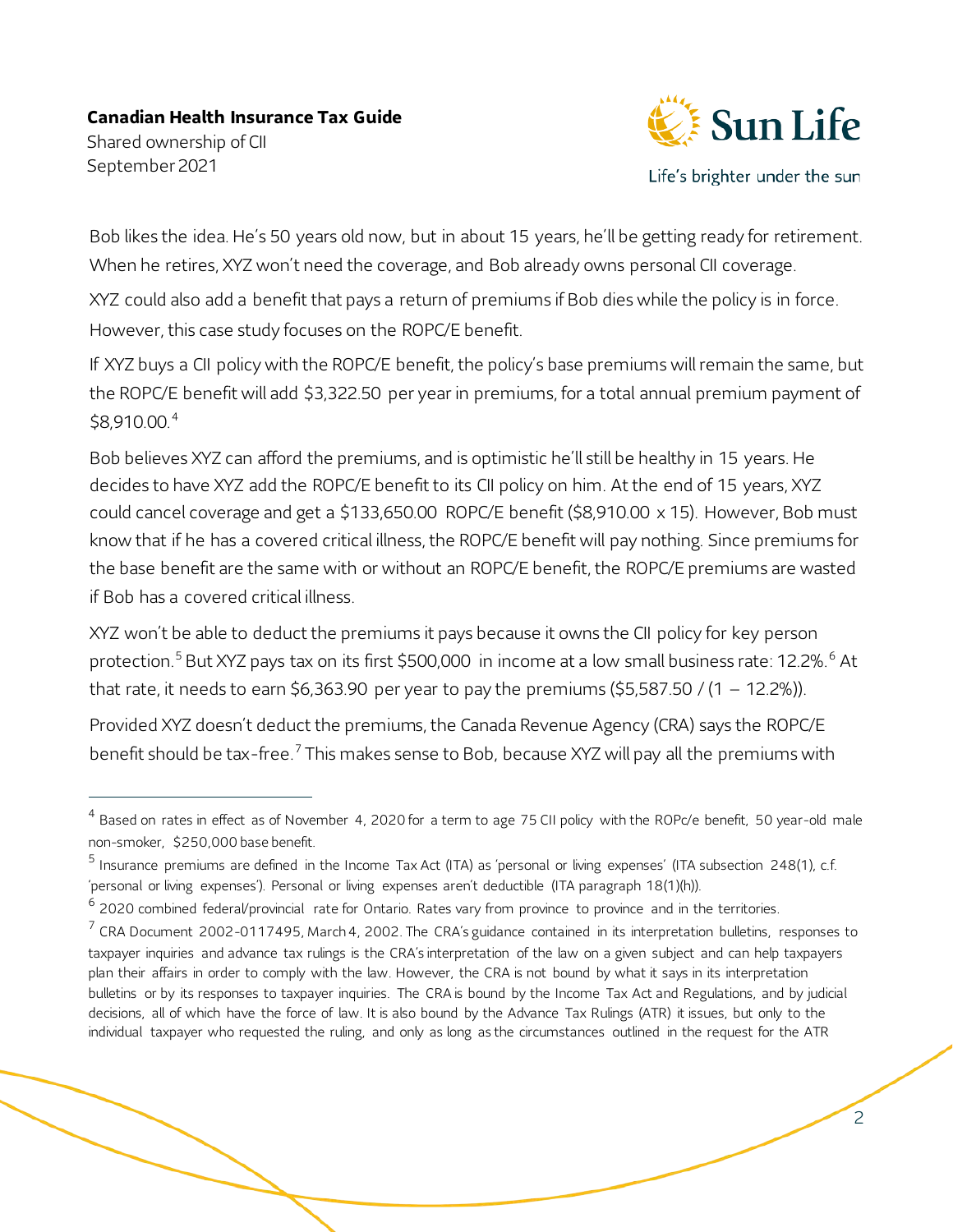Shared ownership of CII September 2021



Life's brighter under the sun

3

after-tax money, and the ROPC/E benefit won't exceed the cumulative premiums XYZ will have paid to the date of cancellation.

But Bob's concerned that XYZ will receive \$133,650.00 in cash around the time he retires. Bob thinks that money could help fund his retirement. But the only way he could get the money would be as a dividend or shareholder benefit. Dividends are taxed as income, but the dividend tax credit reduces the amount of tax Bob pays. Shareholder benefits are taxed as income with no credit available to reduce the tax impact. Neither payment is deductible to XYZ.

Bob's in the 53.53% federal/provincial marginal tax bracket.<sup>[8](#page-2-0)</sup> After accounting for the dividend tax credit, his rate on ineligible dividends should be 47.74%.<sup>[9](#page-2-1)</sup> If he took the ROPC/E benefit as a dividend, he'd receive \$69,845.49 after tax (\$133,650.00 x (1 – 47.74%)).

Although Bob likes the idea of getting a large lump sum near retirement, he doesn't like the idea of losing almost half of it to taxes.

## **SHARED OWNERSHIP CII WITH ROPC/E**

A different idea is for Bob to own and pay the premiums for the ROPC/E benefit, with XYZ owning the base benefit. That's a shared ownership arrangement. Bob's tax advisor cautions him that the CRA hasn't ruled on all the tax consequences of a CII shared ownership arrangement. In light of the tax uncertainty, Bob must carefully consider whether he and XYZ should have a shared ownership arrangement and how they should administer it.

remain unchanged. The CRA is free to take a different position on a same or similar question or ruling request from a different taxpayer.

<span id="page-2-0"></span><sup>&</sup>lt;sup>8</sup> 2020 combined federal/provincial rate for Ontario. Rates vary from province to province and in the territories.

<span id="page-2-1"></span><sup>&</sup>lt;sup>9</sup> 2020 combined federal/provincial ineligible dividend rate in Ontario. Rates vary from province to province and in the territories. To the extent that XYZ earns income at the low small business tax rates, its dividends must be paid out at the higher ineligible dividend rate.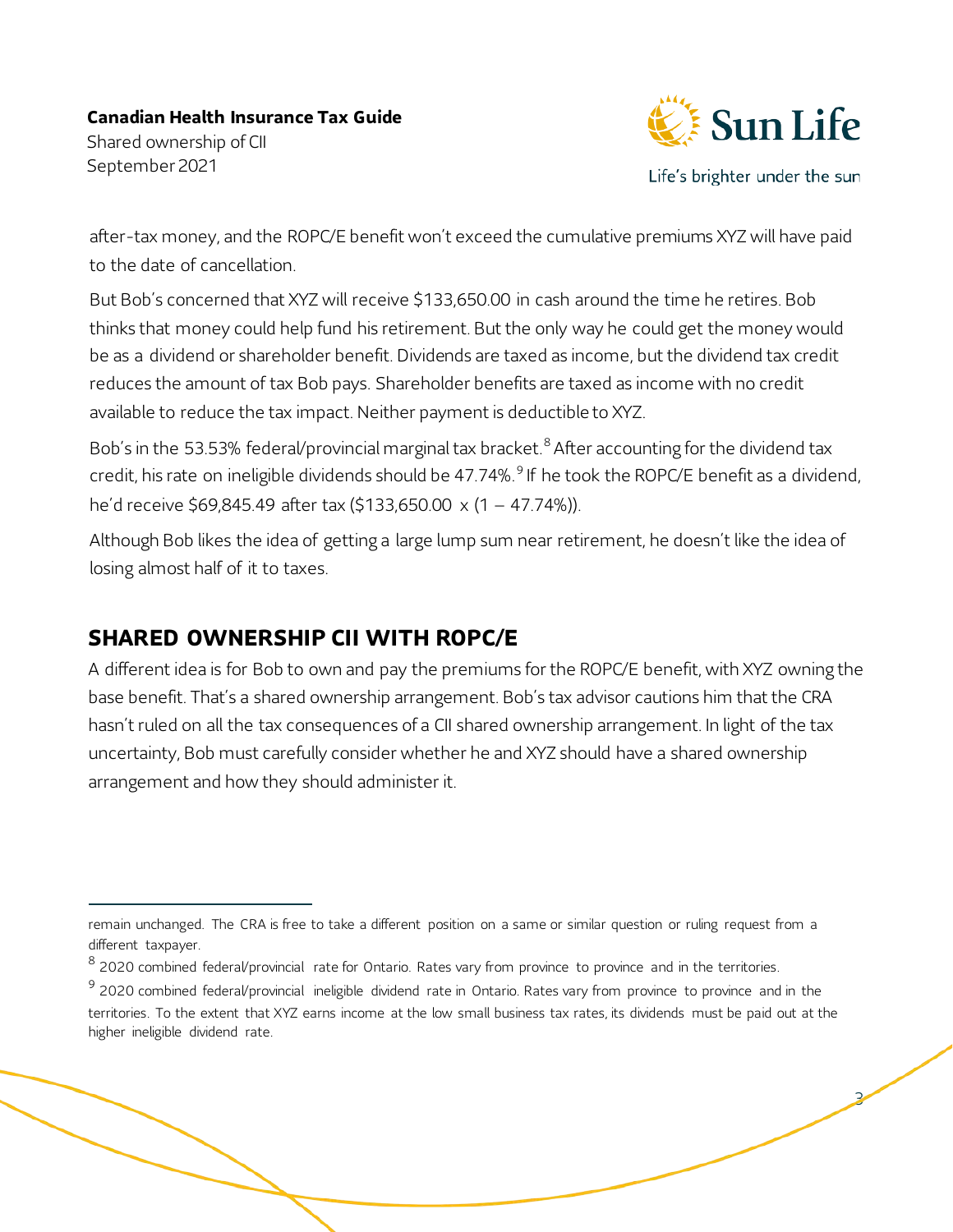September 2021



Life's brighter under the sun

4

Under a CII shared ownership arrangement, Bob and XYZ jointly own a CII policy with the ROPC/E benefit. They'd have a written agreement whereby XYZ owns and pays the premiums for the base benefit while Bob owns and pays the premiums for the ROPC/E benefit.

If Bob had a covered critical illness while the policy was in force, XYZ would collect the base benefit, tax-free. Bob would receive nothing for the ROPC/E premiums he paid. But if Bob remained healthy, after 15 years he and XYZ could cancel coverage. Bob would receive an ROPC/E benefit equal to the premiums that both XYZ and Bob paid to that point (\$133,650.00).

The CRA has provided guidance on the tax consequences associated with receipt of the ROPC/E benefit. Keep in mind that each of the following points deals with sole, not shared, ownership:

- ROPC/E benefits paid on cancellation or expiry of coverage are tax-free if they're "solely a return of premiums paid-in".[10](#page-3-0)
- ROPC/E benefits from an individually-owned disability insurance policy are tax-free "unless the policyholder previously deducted such premiums." The same reasoning should apply to individually owned CII policies.<sup>[11](#page-3-1)</sup> Since the premiums paid aren't deductible, the ROPC/E benefits should be tax-free.
- ROPC/E benefits paid at death are tax-free in Quebec because the Civil Code states that the tax treatment for a policy's ancillary benefits should be the same as the tax treatment for the base benefit.<sup>[12](#page-3-2)</sup> The situation isn't as clear in the common law provinces and territories, though the CRA says the ROPC/E benefit at death could be treated as a life insurance policy death benefit, which is received tax-free. [13](#page-3-3)

When asked about the tax treatment of the ROPC/E benefit in a shared ownership scenario, the CRA had this to say:

<span id="page-3-0"></span><sup>10</sup> CRA Document 2003-0054571E5, December 24, 2004.

<span id="page-3-1"></span><sup>11</sup> CRA Document 2002-0117495, March 4, 2002.

<span id="page-3-2"></span><sup>&</sup>lt;sup>12</sup> CRA Document 2003-0004265, June 18, 2003. Article 2394 of the Quebec Civil Code.

<span id="page-3-3"></span><sup>13</sup> CRA Document 2003-0004265, June 18, 2003.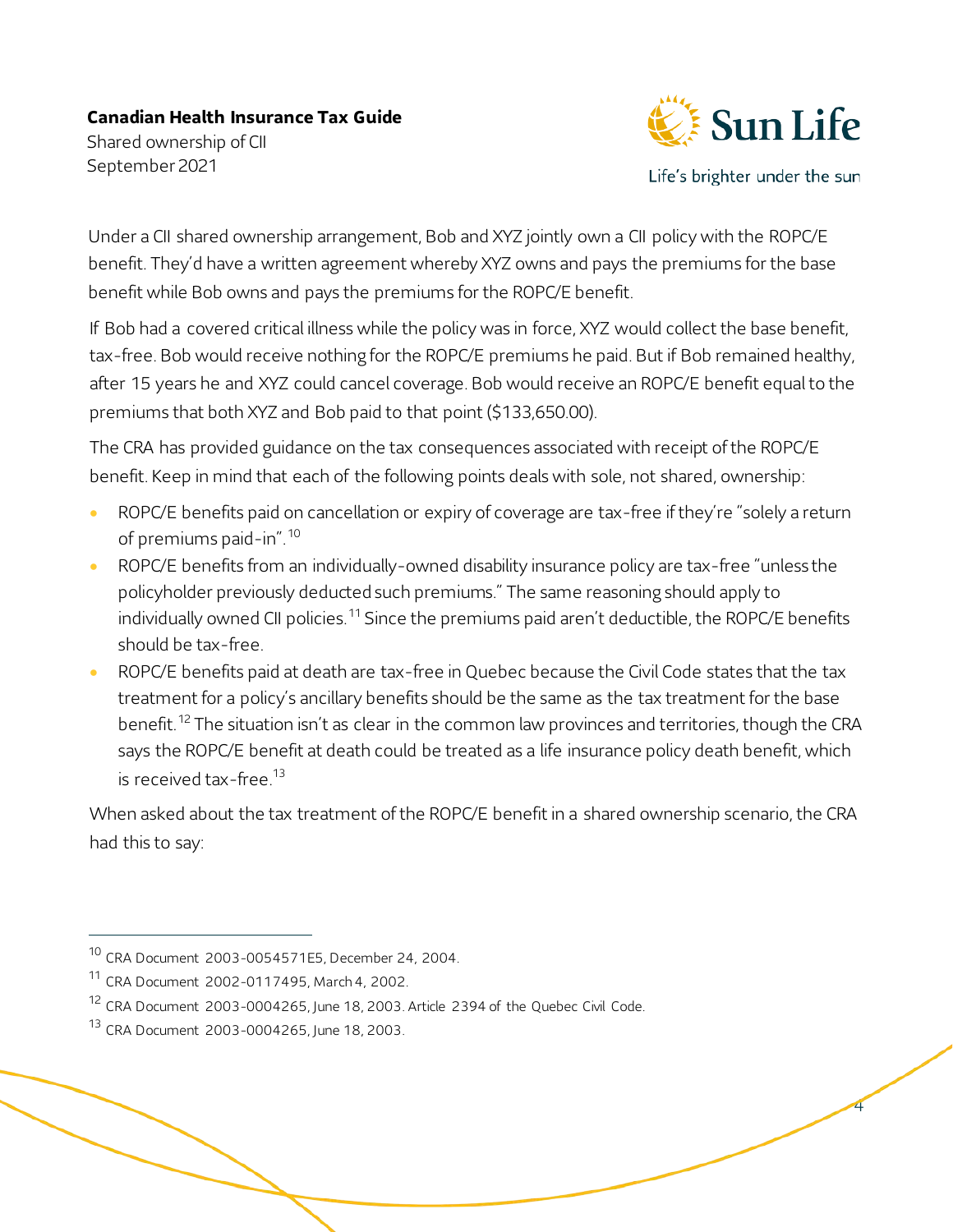Shared ownership of CII September 2021



Life's brighter under the sun

*Notwithstanding that an employee or shareholder may pay all of the premiums payable with respect to the ROPC/E portion of a CII policy, it remains a question of fact whether an ROPC/E payment received by an employee or shareholder would be taxable. Without specific and complete details regarding the particular policy and the jurisdiction to which it pertains, it would not be possible to advise you on the taxability of any ROPC/E or other payment from the plan*. [14](#page-4-0)

It's clear from this statement that the CRA regards shared ownership as different from sole ownership, believing that the tax consequences may not necessarily be the same, but hasn't reached any firm conclusions.

Revenue Quebec has recently provided guidance on the tax consequences associated with a CII with ROPc/e shared ownership arrangement between a shareholder and its solely owned corporation. [15](#page-4-1) Revenue Quebec concluded that the arrangement between the corporation and its sole shareholder was [translation] "a bona fide commercial transaction" and that the ROPc/e benefit in the shareholder's hands was therefore not taxable for provincial tax purposes.<sup>[16](#page-4-2)</sup> Note that while Revenue Quebec's opinion applies to Quebec provincial taxation, it does not apply to federal taxation. The CRA administers the federal tax laws and all provincial and territorial tax laws except Quebec's.

Bob's tax advisor expects that at least part of the ROPC/E benefit Bob receives (the part equal to the ROPC/E premiums Bob paid using his own after-tax money) should be tax-free. That amount is \$49,837.50 (\$3,322.50 x 15). But Bob's tax advisor cautions that the CRA may treat the rest of the ROPC/E benefit, \$83,812.50, as a taxable employee or shareholder benefit because it's equal to what XYZ paid. If it was taxed at Bob's marginal rate, 53.53%, he'd keep only \$38,947.67 (\$83,812.50 x (1 – 53.53%)), for a total after-tax payment of \$88,785.17 (\$49,837.50 + \$38,947.67).

<span id="page-4-0"></span><sup>14</sup> CRA Document 2009-0342541M4, January 18, 2010.

<span id="page-4-1"></span><sup>15</sup> Revenue Quebec document 16-034655-001, June 15, 2018.

<span id="page-4-2"></span><sup>&</sup>lt;sup>16</sup> Revenue Quebec's guidance in responses to taxpayer inquiries is its interpretation of the law on a given subject and can help Quebec taxpayers plan their affairs in order to comply with their obligations under Quebec's provincial income tax law. However, Revenue Quebec is not bound by what it says in its responses to taxpayer inquiries. It is bound by the Quebec Taxation Act and Regulations, and by judicial decisions, all of which have the force of law. In the common law provinces and territories, the CRA administers the tax law for the federal, provincial and territorial governments. Quebec administers its own income tax law for provincial tax purposes, not federal.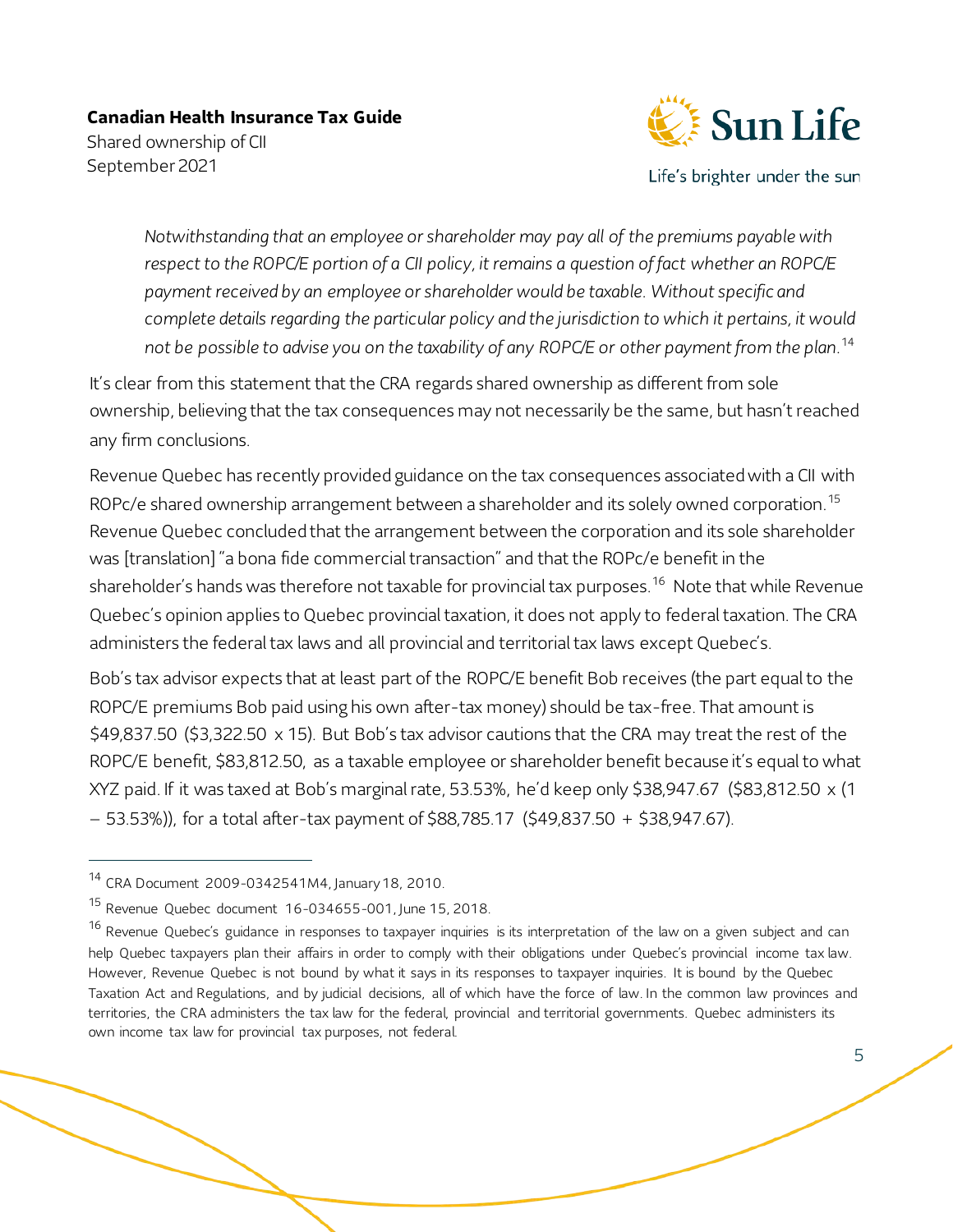

Life's brighter under the sun

### **TAXABLE BENEFITS**

Bob's puzzled by the tax rules governing a CII shared ownership arrangement. One reason may be that even in a shared ownership arrangement, the life insurance company won't likely report the payment of the ROPC/E benefit as a taxable transaction, so it won't issue a tax reporting slip when it makes the payment. That's because the life insurance company isn't a party to the shared ownership agreement. From its perspective, it issued a policy to two joint policy owners. Between them, they have all the rights and obligations under the policy without any division of those rights and obligations between them.

When the life insurance company collects premiums, it collects them from both policy owners; the life insurance company isn't concerned about who pays what part of the premium as long as the premiums are paid in full. Similarly, when the company pays the ROPC/E benefit, it pays the benefit to both policy owners, and isn't concerned whether or how they split the benefit. From the life insurance company's perspective, the ROPC/E benefit represents a return of all premiums received to those who paid those premiums, so it's not a taxable transaction.

But the fact that there are no tax consequences from the life insurance company's perspective doesn't mean there are no tax consequences at all. While the life insurance company doesn't distinguish between the rights and obligations of the shareholder and corporation, the shared ownership agreement does, assigning different rights and obligations to each party, with potential tax consequences based on the distribution of those rights and obligations.

## **EMPLOYEE BENEFITS**

As Bob's tax advisor indicated, the CRA may treat that part of the ROPC/E benefit equal to the total premiums that XYZ paid as an employee or shareholder benefit. An employee benefit is defined in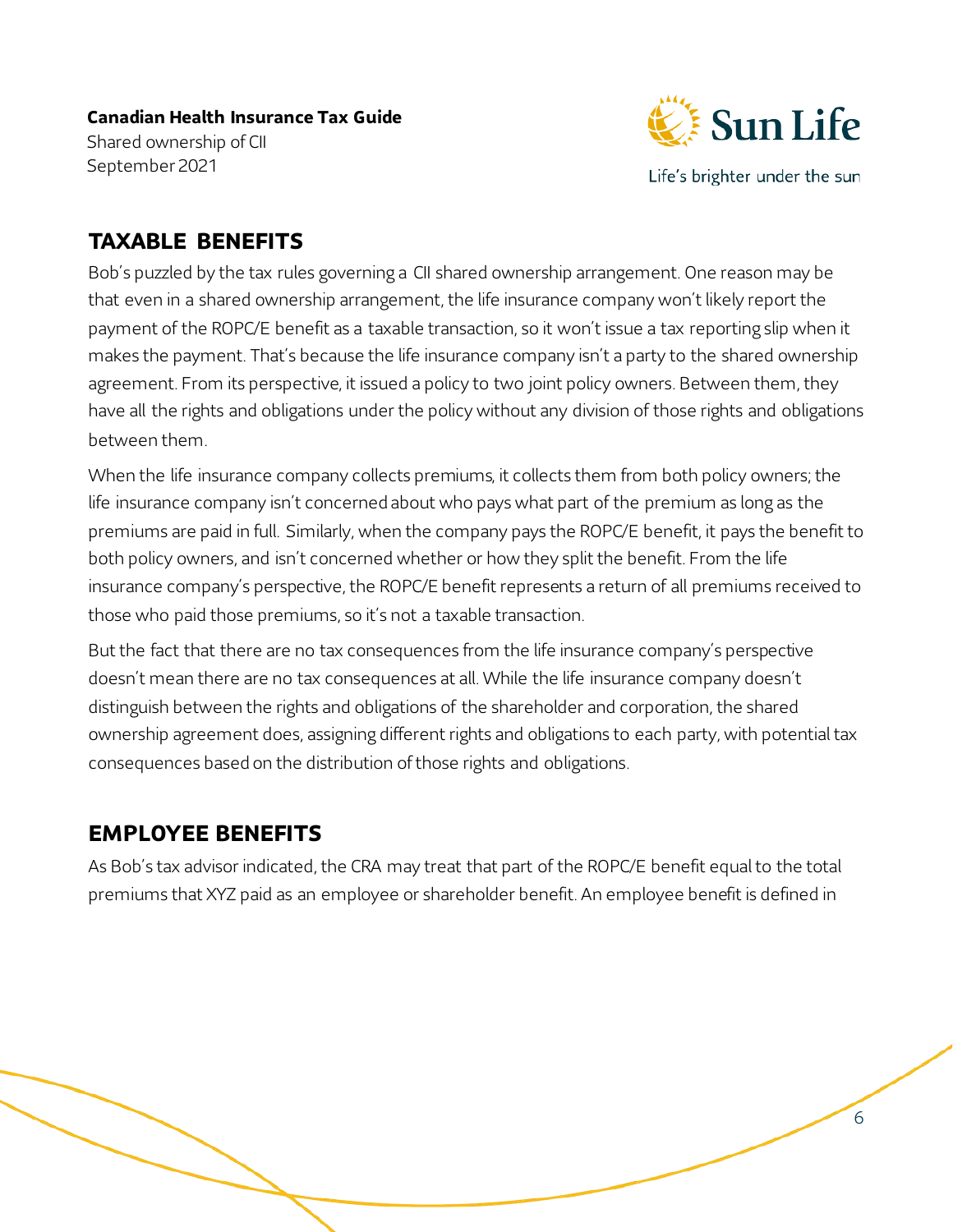Shared ownership of CII September 2021



Life's brighter under the sun

7

paragraph  $6(1)(a)$  of the Income Tax Act<sup>[17](#page-6-0)</sup> (ITA) as a benefit "... of any kind whatever received or enjoyed ... in respect of, in the course of, or by virtue of the taxpayer's office or employment..."<sup>[18](#page-6-1)</sup> Since most small business owners are employees of the corporations they own, this rule can apply to them.

In *R. v. Savage*, the Supreme Court of Canada gave a wide interpretation to ITA paragraph 6(1)(a). Defining what 'in respect of' means in the phrase, "in respect of … the taxpayer's office or employment", the Court adopted the following language from one of its previous decisions:

*The words 'in respect of' are, in my opinion, words of the widest possible scope. They import such meanings as 'in relation to', 'with reference to' or 'in connection with'. The phrase 'in respect of' is probably the widest of any expression intended to convey some connection between two related subject matters*. [19](#page-6-2)

Therefore, almost any benefit Bob receives in connection with his employment at XYZ could be a taxable employee benefit, including the part of an ROPC/E benefit exceeding what he paid in ROPC/E premiums. There are exceptions, outlined here, but they may not apply to a shared ownership case:

- An employee receives a benefit, but gets no enjoyment from it. In *Rachfalowski v. R.*, the taxpayer had to accept a golf club membership as a condition of employment, though he disliked golf and played only once at a company sponsored event. The Court ruled that since he didn't "enjoy" the benefit, he didn't have to include its value in income. This exception will likely not apply to the payment of an ROPC/E benefit because the ROPC/E benefit is just money.<sup>[20](#page-6-3)</sup>
- A benefit serves the employer's interests, not the employee's. In Anderson v. R., the employer provided specially equipped trucks for employees to use to perform their duties. The employees were on call twenty-four hours a day, seven days a week. Since they had to be with

<span id="page-6-0"></span><sup>17</sup> Income Tax Act, R.S.C., 1985, c. 1 (5th Supp.), referred to herein as the ITA.

<span id="page-6-1"></span><sup>18</sup> ITA paragraph 6(1)(a).

<span id="page-6-2"></span><sup>19</sup> *R. v. Savage*, [1983] 2 S.C.R. 428 at p. 441, citing Nowegijick v. R., [1983] 1 S.C.R. 29, at p. 39.

<span id="page-6-3"></span><sup>20</sup> *Rachfalowski v. R.*, 2008 TCC 258; 2008 DTC 3626; [2009] 1 CTC 2073.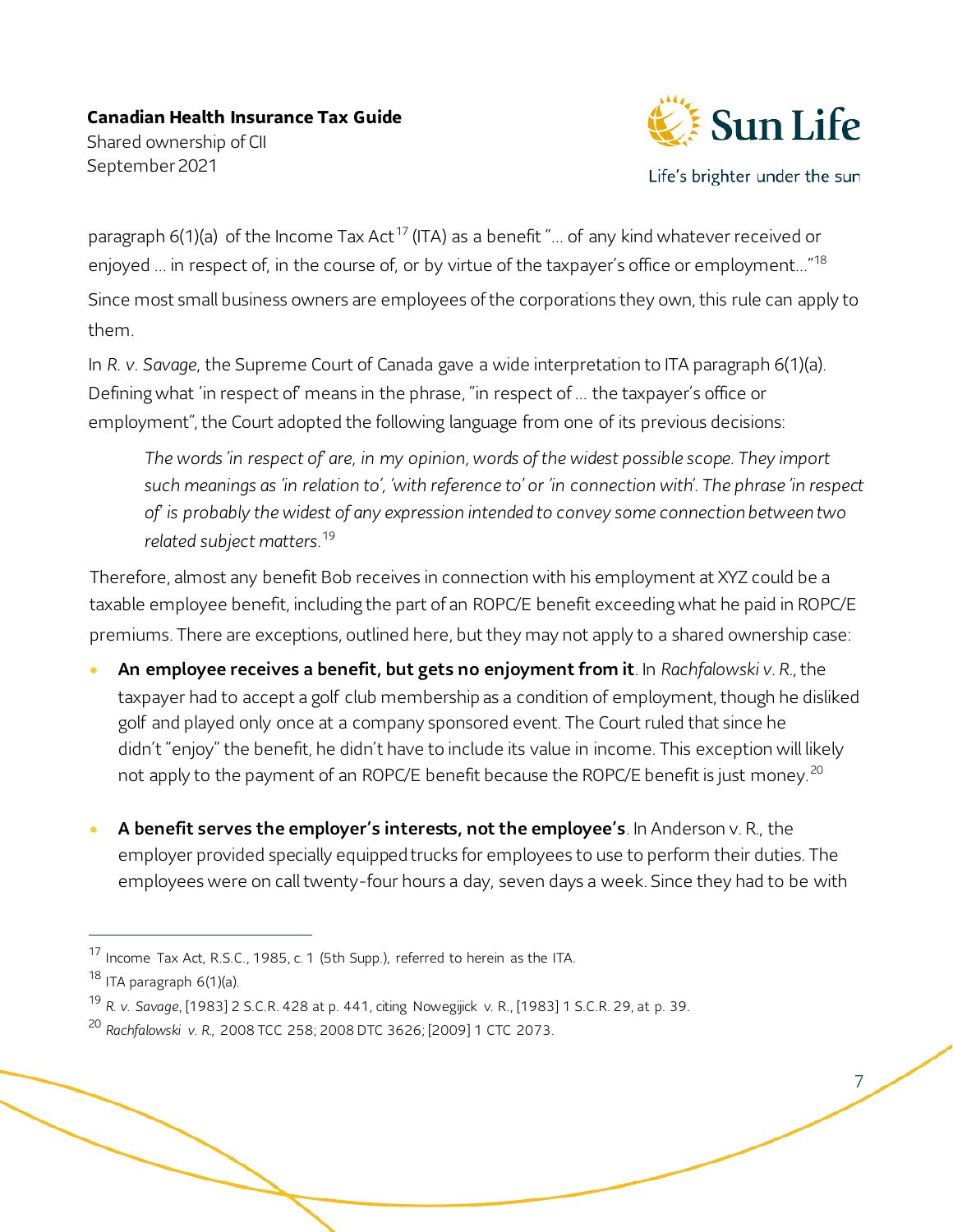![](_page_7_Picture_1.jpeg)

Life's brighter under the sun

8

their trucks at all times, their use of the trucks wasn't an employee benefit. The reasoning in Anderson probably also doesn't apply to an ROPC/E benefit.<sup>[21](#page-7-0)</sup>

- Reimbursement for business expenses incurred by the employee. To the extent the ROPC/E benefit reimburses employees for premiums they pay, this exception applies. But this exception shouldn't apply to any part of the ROPC/E benefit exceeding the premiums the employee paid.<sup>[22](#page-7-1)</sup>
- A benefit isn't related to employment. In *McNeill v. R.*, the taxpayer was relocated for reasons entirely unrelated to work performance. He received a relocation allowance. The Court decided the payment wasn't related to his employment. This exception probably doesn't apply to an ROPC/E benefit because the benefit is only available to those who are employees or shareholders<sup>[23](#page-7-2)</sup>

While this discussion suggests that an employee has very little room to claim that the ROPC/E benefit isn't an employee benefit, there's a different approach: Bob can agree that the ROPC/E benefit is an employee benefit, but assert that the premiums he pays represent a payment of fair market value (FMV) for it. The CRA referred to this approach in CRA Document 2004-0090181E5, November 30, 2004 [translation]:

*[T]he value of the benefit could correspond to the amount that the shareholder should pay in similar circumstances to obtain the same benefit resulting from the transactions in question from a person with whom the shareholder deals at arm's length*.

This guidance addresses shareholder benefits, but the reasoning may also apply to employee benefits. If Bob pays FMV for the ROPC/E benefit, it shouldn't be taxable. One measure of FMV is the premiums the insurance company charges for the base and ROPC/E benefits. Given that the life insurance company deals at arm's length with the corporation and shareholder, if the premium for

<span id="page-7-2"></span><sup>23</sup> *McNeill v. R.,* (1986), 86 DTC 6477.

<span id="page-7-0"></span><sup>21</sup> *Anderson v. R.*, 2002 DTC 1876; [2002] 4 CTC 2008.

<span id="page-7-1"></span><sup>22</sup> *R. v. Huffman*, [1990] 2 CTC 132, 90 DTC 6405.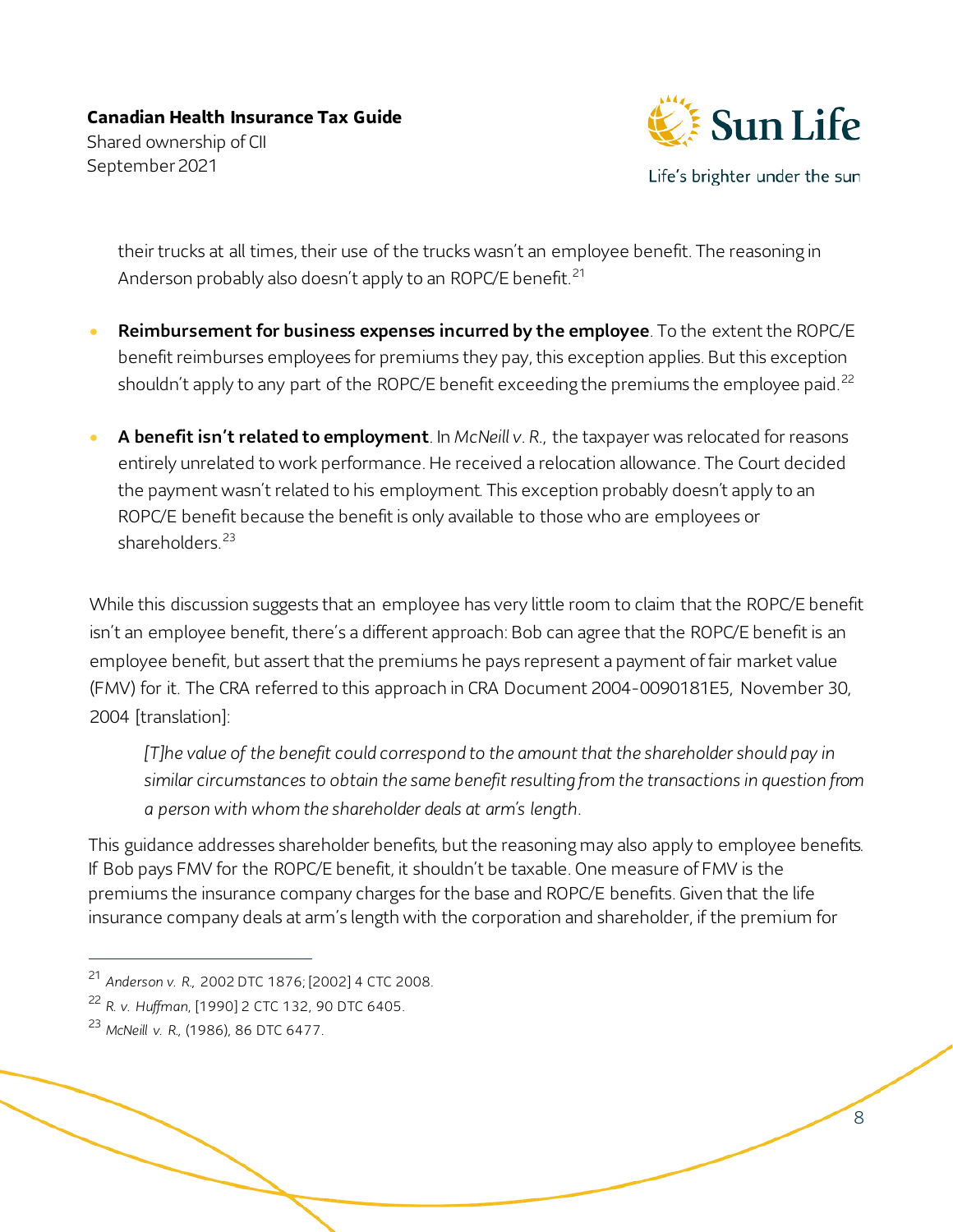![](_page_8_Picture_1.jpeg)

Life's brighter under the sun

the base benefit is the same with or without the ROPC/E benefit, it may be reasonable to conclude that the premium charged for the ROPC/E benefit reflects the FMV for that benefit, and that Bob shouldn't have to treat any part of the ROPC/E benefit he receives as a taxable employee benefit. However, the fact that the health benefit premiums the life insurance company charges are the same with or without the ROPC/E benefit would not necessarily persuade the CRA that the ROPC/E benefit premiums represented FMV for the ROPC/E benefit. In later guidance the CRA said:

*Specifically, we cannot conclude that there is no benefit to the shareholder under subsection 15(1) if an insurance company determines the amount of premiums payable for a policy with or without an endorsement with respect to the refund of the premiums, and that as part of a shared ownership arrangement, the company pays the annual premiums for the critical illness*  insurance policy of which it is the beneficiary, while its sole shareholder pays the additional *annual premiums related to the endorsement to which he or she is a beneficiary.[24](#page-8-0)*

Notwithstanding this caution, Bob likes this approach But his tax advisor cautions that he must recognize its limits, for at least four reasons. First, the CRA's guidance deals with shareholder, not employee, benefits. The ITA defines shareholder benefits differently from employee benefits, so it's not certain the CRA will apply its guidance on shareholder benefits to employee benefits without modification. Second, the CRA doesn't have to agree that the ROPC/E benefit's FMV equals the premiums Bob paid. The CRA could instead say that the benefit's FMV equals the benefit payment Bob receives minus the premiums he paid. Third, even if Bob can show that the ROPC/E benefit isn't an employee benefit, the CRA can still assert that it's a shareholder benefit.

A fourth problem requires more analysis. It's not certain that the CRA would regard an ROP benefit as an insurance benefit. Under the CRA's guidance on Private Health Services Plans (PHSPs), the CRA listed five requirements that a plan would have to satisfy to be treated as a plan in the nature of insurance.<sup>[25](#page-8-1)</sup> Two of those requirements are that it insure "from a loss or liability in respect of an event … the happening of which is uncertain." The CRA has said that this guidance applies also to

<span id="page-8-0"></span><sup>24</sup> CRA Document 2006-0178561E5, November 3, 2006.

<span id="page-8-1"></span><sup>25</sup> Interpretation Bulletin IT-339R2 – Meaning of "Private Health Services Plan," August 8, 1989, paragraph 3.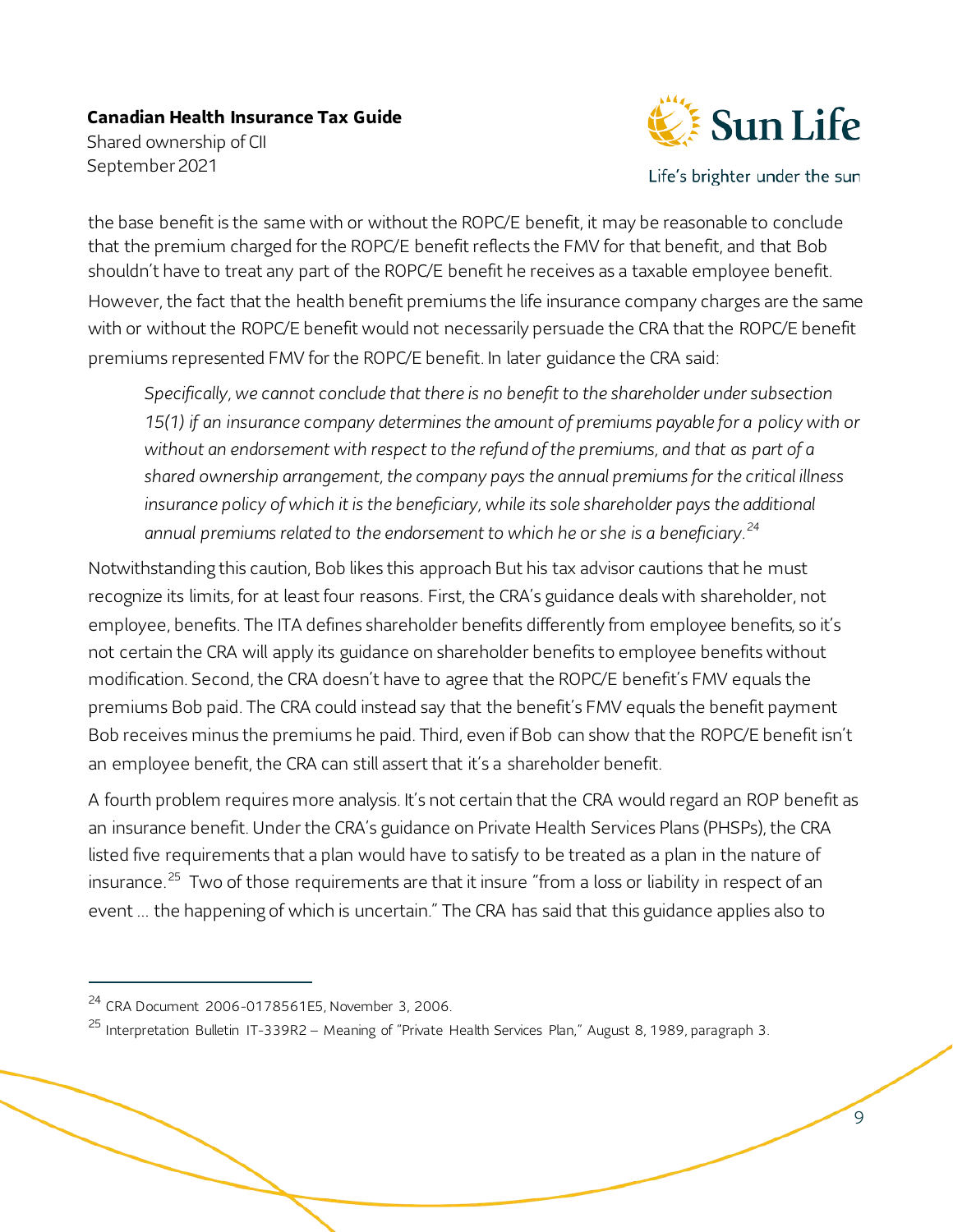![](_page_9_Picture_1.jpeg)

Life's brighter under the sun

10

GSAIPs.<sup>[26](#page-9-0)</sup> Since Bob and XYZ can decide when to cancel coverage and trigger payment of the ROP benefit, it can't be said that the happening of the event is uncertain. It's also questionable whether the ROP benefit is paid to insure against a "loss or liability" because the ROP is paid not in respect of a loss, but to refund premiums paid.

### **SHAREHOLDER BENEFITS**

In contrast to an employee benefit, a shareholder benefit is not received. Instead, it's 'conferred' on the shareholder by the corporation.[27](#page-9-1) The leading case is *Del Grande v. R.*, [28](#page-9-2) where the Tax Court of Canada ruled that the shareholder would have to be economically enriched (and the corporation economically diminished to the same extent) by the transaction for the corporation to have conferred a benefit on the shareholder. In Bob's case, the CRA may assert that he's enriched when he and XYZ cancel CII coverage because he'll receive more money in ROPC/E benefits than he paid in premiums, and that XYZ is economically diminished by giving up its CII coverage on Bob.

But if Bob can show that XYZ hasn't been economically diminished when coverage is cancelled, he will not have received a shareholder benefit. That determination depends on the facts of each case. However, if the parties plan for the time when they'll cancel coverage, they may be able to increase the chances of a favourable outcome. The following example shows how the argument could work, but Bob's tax advisor reminds him that all facts are important when determining the tax outcome.

Assume that XYZ and Bob share ownership of a 10-year term CII policy with ROPC/E. They carefully documented XYZ's need for the base benefit when they bought the policy. Twenty years later, coverage was renewed once and is up again for renewal. Bob is now age 70 and retiring. After Bob retires, none of the reasons they originally documented regarding XYZ's need for CII will apply.

<span id="page-9-0"></span><sup>26</sup> CRA Document 2010-0374891E5, March 14, 2011.

<span id="page-9-1"></span><sup>&</sup>lt;sup>27</sup> ITA subsection 15(1).

<span id="page-9-2"></span><sup>28</sup> 1992 CarswellNat 1329, [1993] 1 C.T.C. 2096, 93 D.T.C. 133.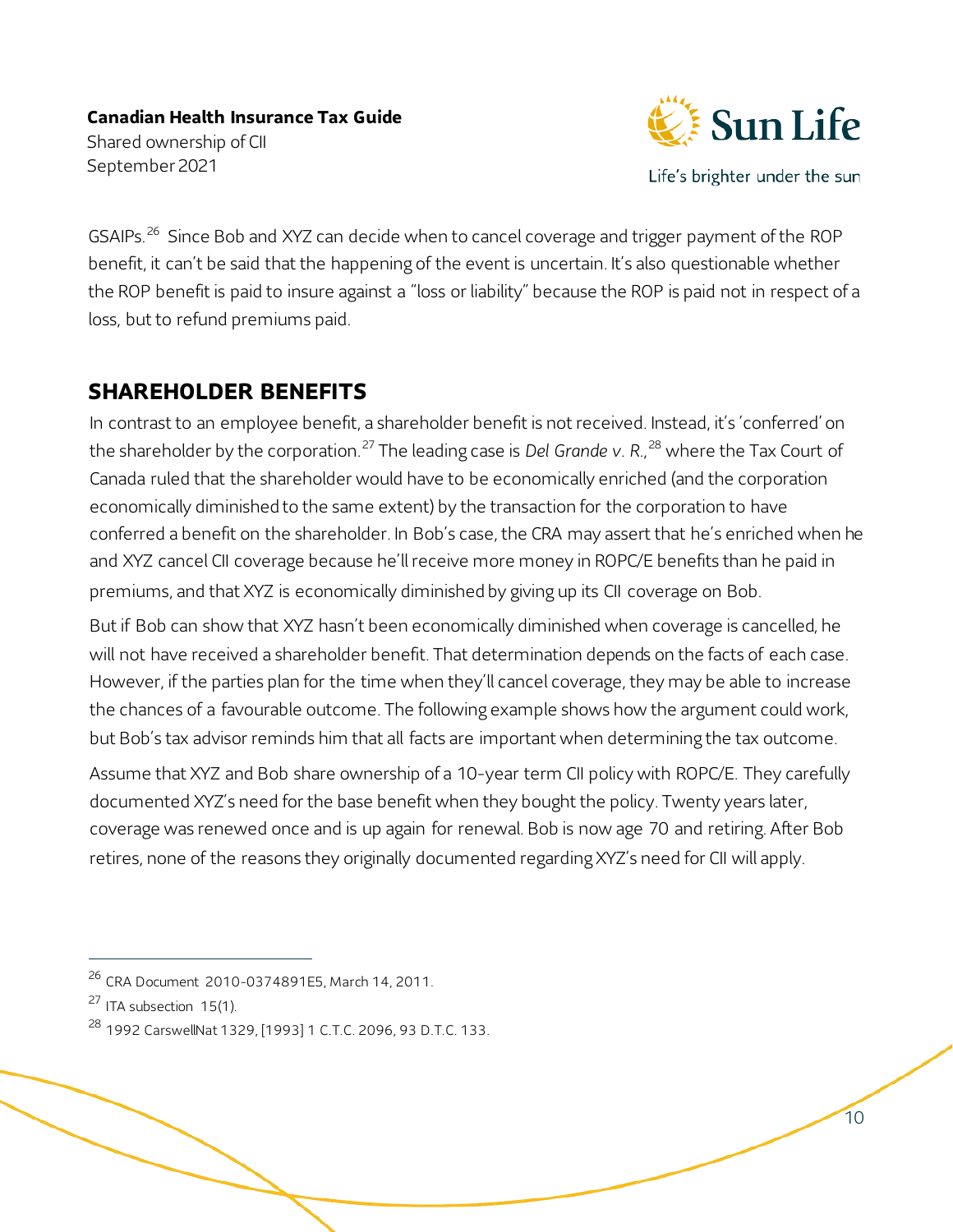September 2021

![](_page_10_Picture_2.jpeg)

Life's brighter under the sun

11

Rather than renew coverage, Bob and XYZ decide to cancel it (or let it expire), and Bob receives the ROPC/E benefit. Bob and XYZ could assert that XYZ is no better or worse off, and hasn't suffered financially, for the following reasons:

- A T10 CII policy has no residual value that would allow coverage to continue after premiums stop. For coverage to continue, premiums must continue.
- XYZ has no need for CII coverage on Bob after he retires. XYZ isn't financially diminished by giving up CII coverage it no longer needs, and would waste money by continuing to pay for such coverage.
- Over the past 20 years, XYZ paid no more for its CII coverage than it would have paid had it owned the CII policy itself without the ROPC/E rider. Therefore, the fact that Bob gets an ROPC/E benefit on cancellation of coverage does not affect XYZ financially.

The same arguments would apply if Bob and XYZ shared ownership of a T75 CII policy. Bob's and XYZ's right to continue coverage from age 70 to 75 is functionally the same as their right to renew their T10 coverage after age 70. Like a T10 policy, a T75 policy has no residual value. Nor are the premiums for the base benefit on a T75 CII policy affected by the addition of the ROPC/E rider.

Considering this, it may be hard for the CRA to say that XYZ is financially diminished by agreeing to cancel coverage it no longer needs (and would have to pay to keep), even though Bob receives the ROPC/E benefit due to that decision.

Not all CII shared ownership arrangements use a T10 or T75 policy, though. Some use a limited pay CII policy, where premiums are paid for 10 or 15 years, but coverage continues for the insured person's lifetime. With these policies, the first two arguments previously outlined – that the policy has no residual value and that continuing to pay premiums would be a waste of money – probably don't apply. Since there are no premiums to pay to keep coverage in force, the policy probably has a residual value.

But the third argument may still be valid. Although XYZ paid higher premiums for its coverage than it would have using a T10 or T75 policy, it still paid no more under the shared ownership arrangement than it would have if it owned the policy alone.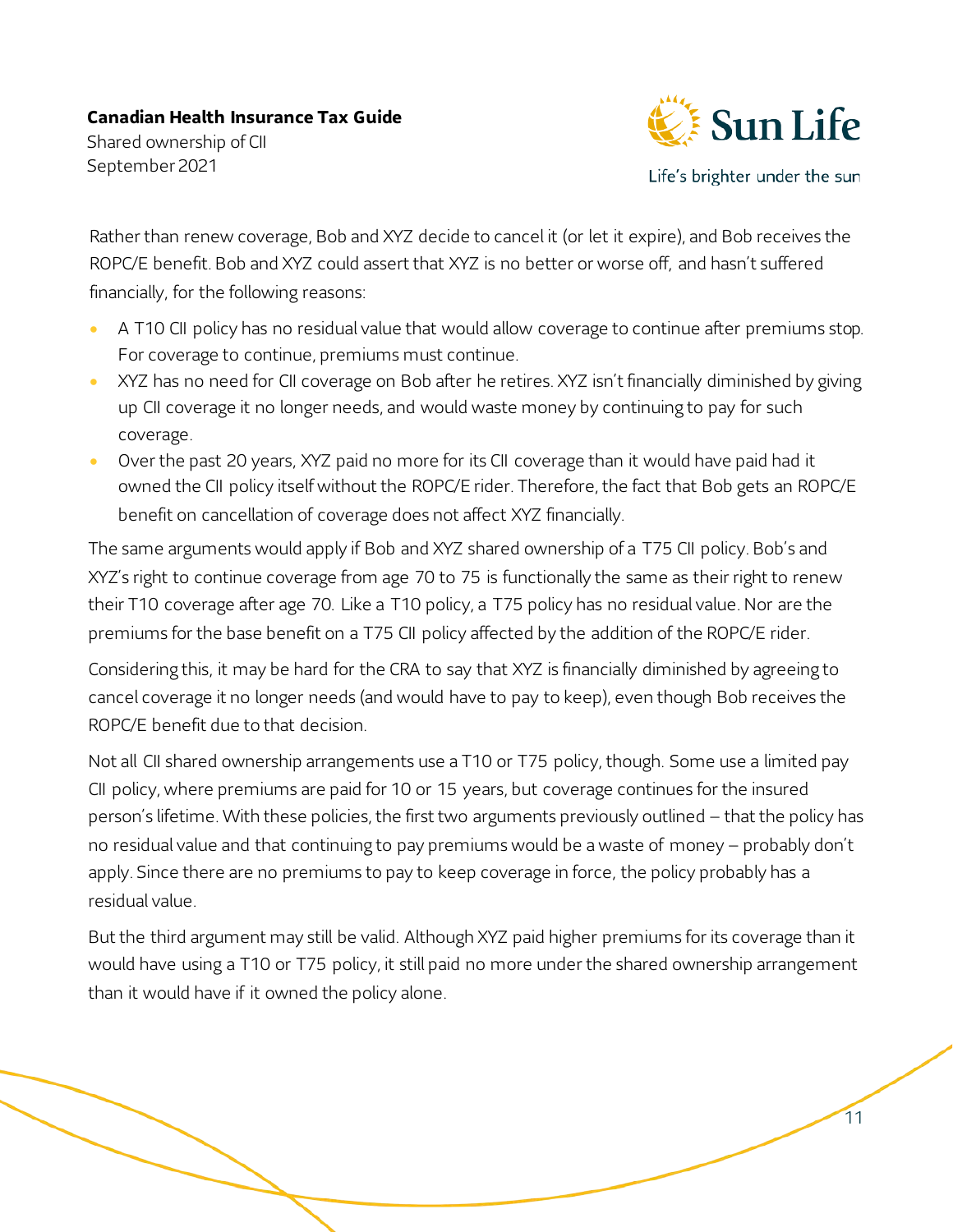![](_page_11_Picture_1.jpeg)

Life's brighter under the sun

12

Considering all the points in these arguments – in favour or against a taxable benefit – Bob's tax advisor cautions him that none of the arguments has been the subject of CRA comment, and none has been tested in court. If Bob wants to proceed with a CII shared ownership arrangement, he'll need to make sure that he thoroughly documents the need for CII and, later, the reasons justifying cancellation of coverage.

## **COMPARING TAX OUTCOMES**

Bob's discouraged by the uncertainty so his tax advisor suggests a different approach. Rather than trying to predict the tax outcome without CRA or judicial guidance, he asks Bob to consider how the different tax outcomes would affect him in four different scenarios:

- 1. XYZ owns the CII policy with the ROPC/E benefit. XYZ pays premiums with money that's been taxed at XYZ's low corporate tax rate. After 15 years, XYZ cancels coverage, collects the ROPC/E benefit tax-free and pays it to Bob as a taxable dividend.
- 2. Bob owns the CII policy with the ROPC/E benefit. He pays premiums with money that's been taxed at his high personal tax rate. After 15 years, he cancels coverage and collects the ROPC/E benefit, tax-free.
- 3. Bob and XYZ share ownership of the CII policy. XYZ owns the base benefit; Bob owns the ROPC/E benefit. Each pays premiums using money taxed at their own rates. After 15 years, they cancel coverage. The part of the ROPC/E benefit equal to the total premiums Bob paid is treated as a tax-free return of his premiums. The rest is treated as a taxable employee or shareholder benefit.
- 4. Same as the shared ownership arrangement, except that the entire ROPC/E benefit is taxfree to Bob.

The chart at the end of this case study shows the tax results for each scenario. In scenario 1, XYZ owns the base and ROPC/E benefits. Over the next 15 years it pays \$133,650.00 in premiums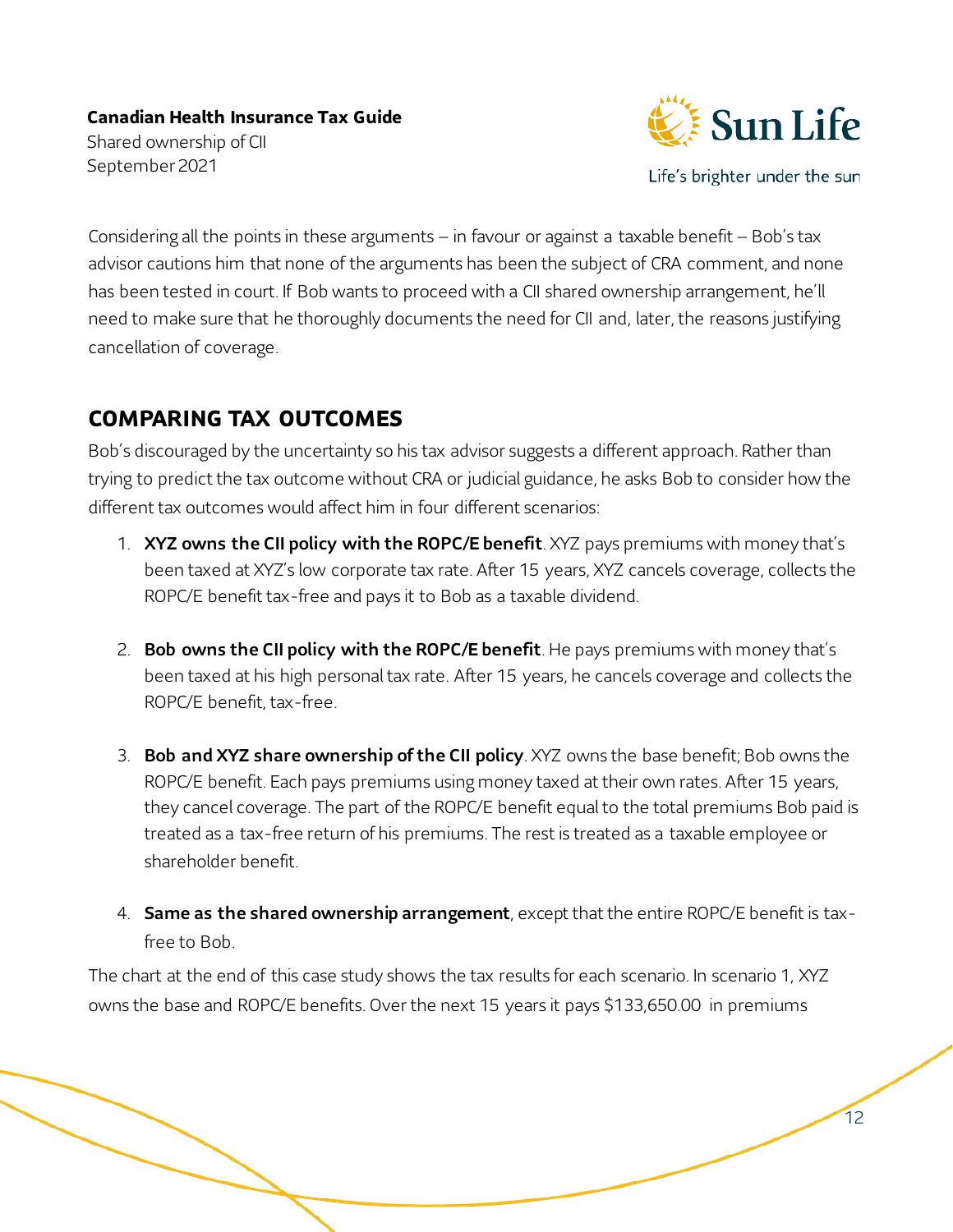Shared ownership of CII September 2021

![](_page_12_Picture_2.jpeg)

Life's brighter under the sun

13

(\$8,910.00 x 15). It has to earn \$152,220.96 over that time to pay those premiums (\$133,650.00 / (1 – 0.122)). But it pays the ROPC/E benefit to Bob as an ineligible taxable dividend. After tax, the ROPC/E benefit in Bob's hands is worth \$69,845.49 (\$133,650.00 X (1 – 0.4774)). That means this scenario has a total tax cost of \$82,375.47 (\$152,220.96 - \$69,845.49).

In scenario 2, Bob owns the base and ROPC/E benefits. Over the next 15 years he pays the same \$133,650.00 in premiums as XYZ paid in scenario 1 (\$8,910.00 x 15). But Bob has to earn more money than XYZ to pay those premiums: \$287,604.91 (\$133,650.00 / (1 – 0.5353)). However, Bob gets the ROPC/E benefit tax-free: \$133,650.00. Scenario 2's total tax cost is higher than when XYZ owned the policy: \$153,954.91 (\$287,604.91 - \$133,650.00) versus \$82,375.47.

Scenarios 3 and 4 show shared ownership arrangements. Scenario 3 assumes that the part of the ROPC/E benefit equal to XYZ's total premiums will be taxable in Bob's hands as an employee or shareholder benefit. Scenario 4 assumes the entire ROPC/E benefit will be tax-free in Bob's hands.

In scenarios 3 and 4 XYZ pays the premiums for the health benefit (\$5,587.50) for 15 years: \$83,812.50. After tax, XYZ has to pay \$95,458.43 (\$83,812.50 / (1 – 0.122)). Bob pays the premiums for the ROPC/E benefit (\$3,322.50) for the same 15-year period: \$49,837.50. After tax, Bob has to pay \$107,246.61 (\$49,837.50 / (1 – 0.5353)). Between them, XYZ and Bob pay \$202,705.04 after tax (\$95,458.43 + \$107,246.61).

In scenario 3 we assume that Bob receives the part of the ROPC/E equal to XYZ's premium payments (\$83,812.50) as a taxable shareholder benefit. At Bob's marginal rate, he pays \$44,864.83 in tax (\$83,812.50 x 0.5353). He pays no tax on the part of the ROPC/E benefit equal to the premiums he paid, \$49,837.50. After tax, therefore, his ROPC/E benefit is \$88,785.17 (\$133,650.00 – \$44,864.83). The difference between what XYZ and Bob pay after tax is \$113,919.87 (\$202,705.04 – \$88,785.17). This tax result is worse than the result in scenario 1, but better than the result in scenario 2.

In scenario 4 we assume that the entire ROPC/E benefit, \$133,650.00, is tax-free to Bob. The aftertax amounts that XYZ and Bob have paid are the same as in scenario 3 (\$202,705.04), but the tax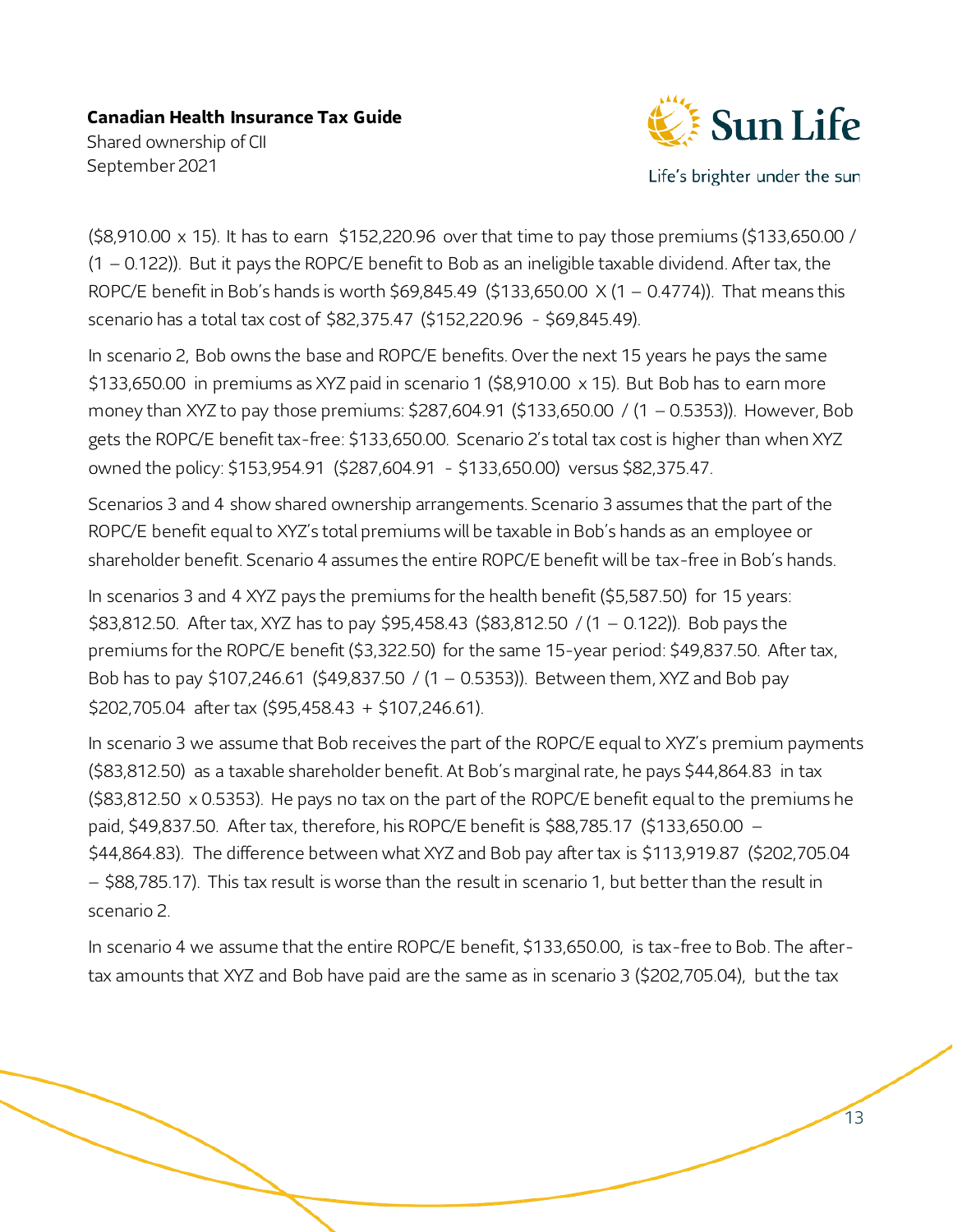Shared ownership of CII September 2021

![](_page_13_Picture_2.jpeg)

Life's brighter under the sun

14

difference is \$69,055.04 (\$202,705.04 - \$133,650.00). Scenario 4 therefore produces the best tax result of all four scenarios.

What should Bob make of this? His tax advisor explains a few things about the exercise:

- Current tax rates will probably change during the next 15 years. Each scenario is therefore only a way to look at how the strategy works, not a prediction of what each scenario will deliver.
- The purpose of the exercise is not to guess which way the CRA will rule, but to help Bob compare outcomes under a given set of assumptions.
- If the CRA has not ruled on the concept after 15 years, Bob should treat the CRA's silence as an unfavourable ruling. If he receives the ROPc/e benefit, and fails to report it as a taxable employer or shareholder benefit, and the CRA later determines on audit that he should have reported it, he could owe negligent reporting penalties in addition to the tax he owes, plus interest on what he should have paid.

With that in mind, Bob's tax advisor asks him how he would feel about various outcomes:

- If Bob has a covered critical illness at some point during the next 15 years, he'll lose the ROP benefit premiums he's paid, and XYZ will only be able to pay the health benefit to him as a taxable dividend. This result doesn't depend on how the CRA may rule on this strategy.
- If Bob decides not to pursue the CII shared ownership strategy, he will forgo the benefits of the strategy if the CRA rules in favour of it.
- On the other hand, if Bob pursues the strategy, and the CRA rules unfavourably, Bob will have to report a taxable shareholder benefit for the part of the ROP benefit equal to the premiums XYZ has paid.

## **NON-TAX ASPECTS OF A SHARED OWNERSHIP ARRANGEMENT**

Although Bob has considered mostly the tax issue, there are reasons for XYZ and Bob to have a shared ownership CII arrangement that can benefit Bob even if the CRA taxes part of Bob's ROPC/E benefit: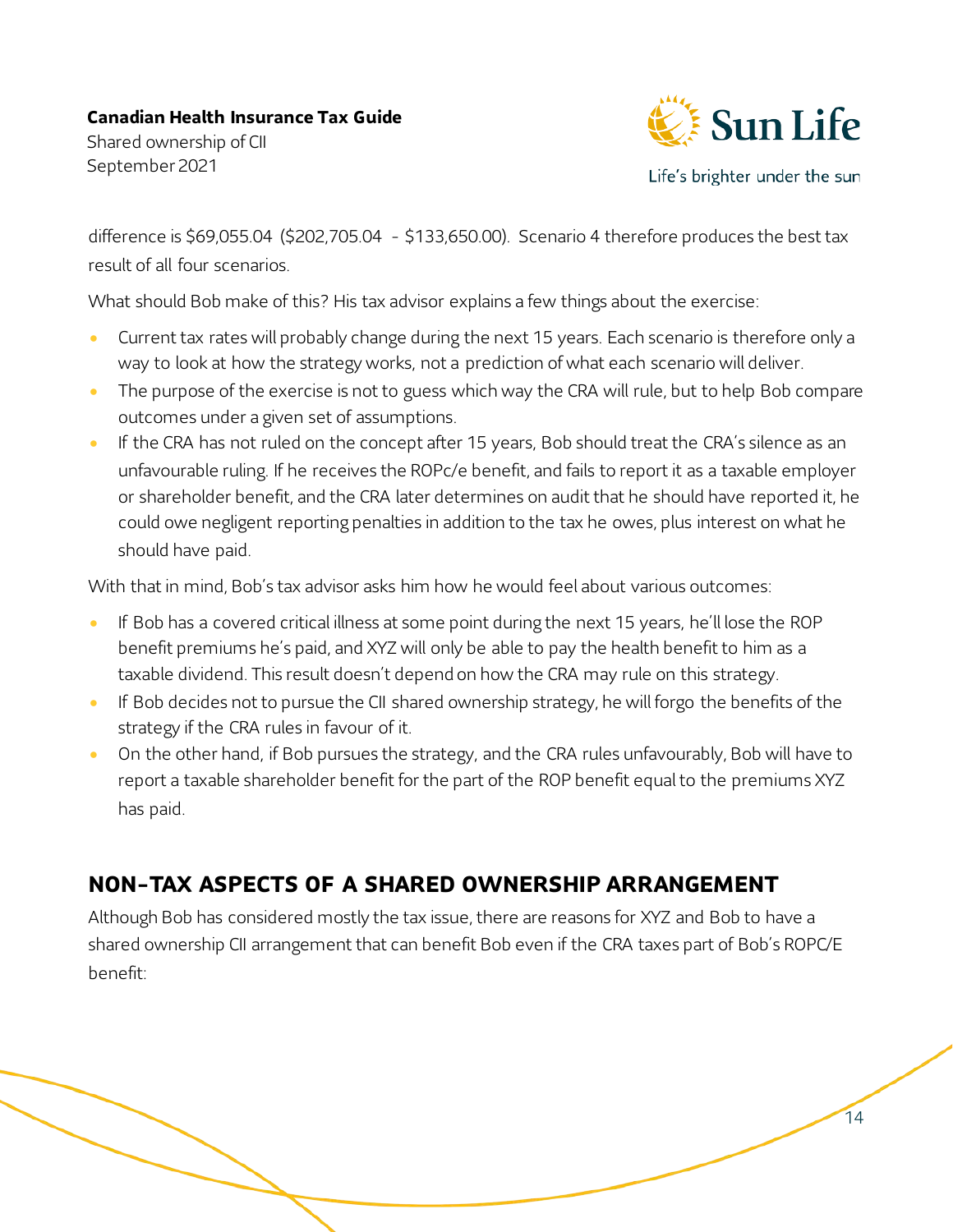![](_page_14_Picture_1.jpeg)

Life's brighter under the sun

- The ROPC/E benefit can be a form of forced savings. Many business owners reinvest profits in their businesses instead of removing or saving those profits, so that their businesses represent most of their net worth. While this strategy makes sense for a profitable and growing business, it still results in a lack of diversification. An ROPC/E benefit represents a potential asset that's not tied as closely to a business's fortunes as the money reinvested in the business. The drawbacks are that there's no growth on the premiums paid for the ROPC/E benefit and the ROPC/E benefit is lost if the insured person has a covered critical illness.
- The ROPC/E benefit isn't carried on XYZ's books as an asset. Many business owners assume that the shares in their corporations qualify for the lifetime capital gains exemption (LCGE).<sup>[29](#page-14-0)</sup> But that tax advantage depends on the corporation satisfying a set of rules in the ITA. One of those rules is that when the capital gain is realized, all or substantially all of the corporation's assets must be used principally in an active business carried on in Canada. The CRA interprets "all or substantially all" to mean 90 per cent. Investments owned by the corporation but not used in the corporation's active business count against the 90 per cent threshold. But the ROPC/E benefit isn't carried on the corporation's books as an asset and therefore doesn't count against the 90 per cent threshold. This conclusion holds true whether Bob or XYZ owns the ROPC/E benefit.

## **TAX AND LEGAL ISSUES**

The ITA doesn't specifically discuss CII policies, and the CRA offers little guidance on their taxation. What follows is a general discussion. Further details on the tax treatment of CII policies are available in the Canadian Health Insurance Tax Guide: [30](#page-14-1)

Premiums paid by individuals or entities for their own coverage are not deductible. The ITA defines insurance premiums as "personal or living expenses" if the proceeds of the policy or contract are paid to or for the benefit of the taxpayer or to a person connected with the taxpayer

<span id="page-14-0"></span><sup>&</sup>lt;sup>29</sup> For 2020 the lifetime capital gains exemption is \$883,384, and is adjusted each year for inflation.

<span id="page-14-1"></span><sup>&</sup>lt;sup>30</sup> Available at www.sunlife.ca/advisor/healthtaxguide.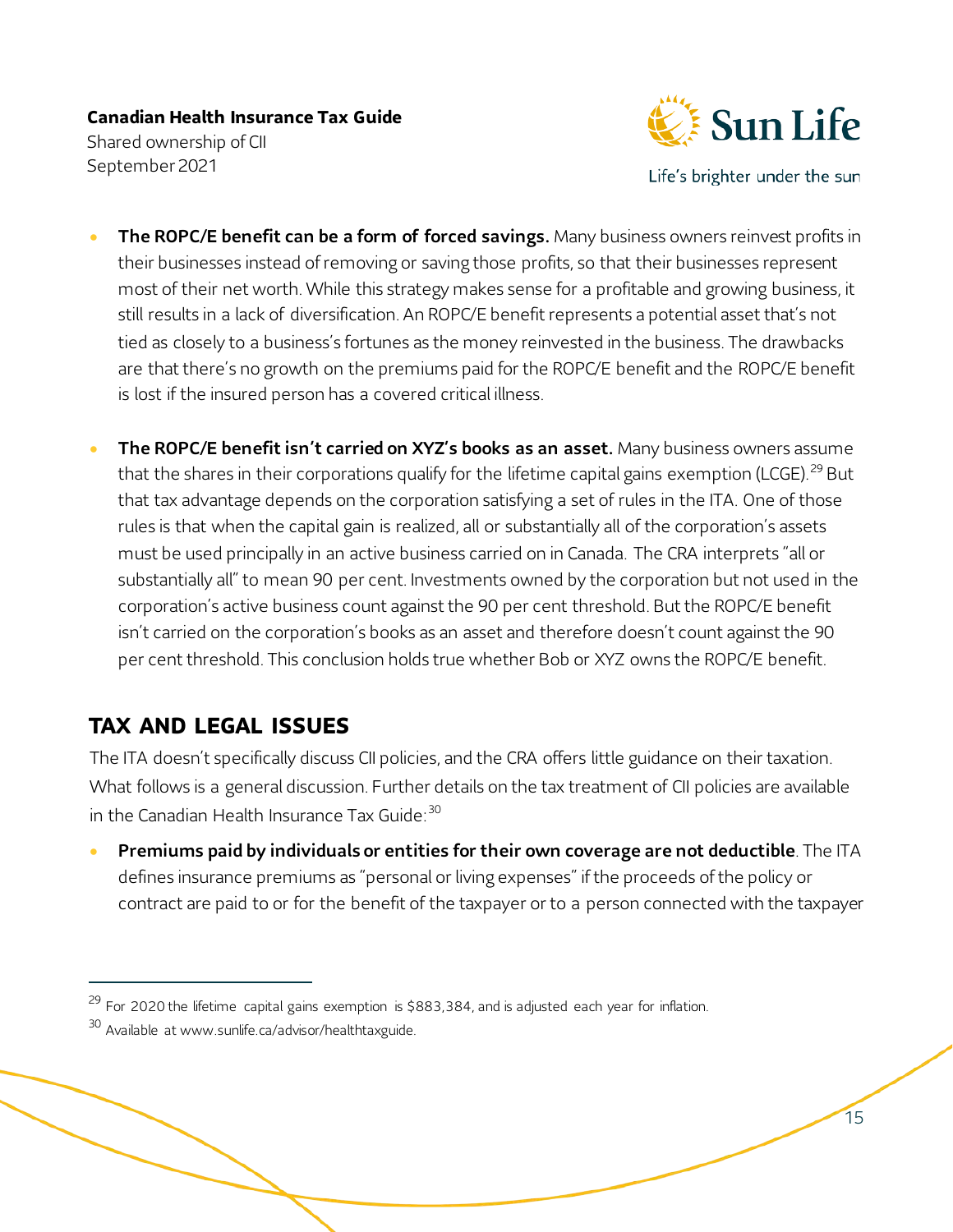![](_page_15_Picture_1.jpeg)

Life's brighter under the sun

by blood relationship, marriage or common-law partnership, or adoption.<sup>[31](#page-15-0)</sup> Personal or living expenses are not deductible.<sup>32</sup>

- The CII base benefit is paid tax-free. If a CII policy meets the definition of health insurance under provincial or territorial law, the CRA treats it as a sickness or accident insurance policy (SAIP). Most CII policies sold in Canada meet the provincial and territorial definitions of health insurance. According to CRA guidance, the base benefits from a CII policy are paid tax-free.<sup>[33](#page-15-2)</sup>
- The ROPC/E benefit is paid tax-free. The CRA has said that the ROPC/E benefit from a CII policy is tax-free when none of the premiums paid (including the premiums paid for the ROPC/E benefit) have been deducted, and represent no more than the total premiums paid.<sup>[34](#page-15-3)</sup> The CRA's guidance considered policies owned by one person or entity. The fact that an employer owns the policy doesn't affect this tax treatment.
- It's unclear whether the ROPC/E benefit is paid entirely tax-free in a shared ownership CII arrangement. The CRA doesn't provide specific guidance on whether the ROPC/E benefit is entirely tax-free. Although there are different ways to approach the question, none of the answers are approved by the CRA or the courts.
- **Small business tax rate**. A corporation that qualifies for the small business tax rate under the ITA and provincial or territorial tax legislation will usually pay premiums using less heavily taxed dollars than its shareholders.

<span id="page-15-0"></span><sup>&</sup>lt;sup>31</sup> ITA subsection 248(1). See paragraph (b) of the definition "personal or living expenses".

<span id="page-15-1"></span><sup>32</sup> ITA paragraph 18(1)(h).

<span id="page-15-2"></span><sup>&</sup>lt;sup>33</sup> There are no sections in the ITA that tax CII benefits. The CRA has said that a CII policy should be viewed as a "sickness" policy, and that the disposition (i.e. payment of the base benefit) from a CII policy is not taxable: CRA Document 2003- 0004265, June 18, 2003. See also CRA Document 2003-0054571E5, December 24, 2004.

<span id="page-15-3"></span><sup>34</sup> CRA Documents 2002-0117495 and 2003-0054571E5, March 4, 2002 and December 24, 2004. CRA Document 2002- 00117495 discussed a disability income insurance plan, but the CRA's comments should also apply to CII policies.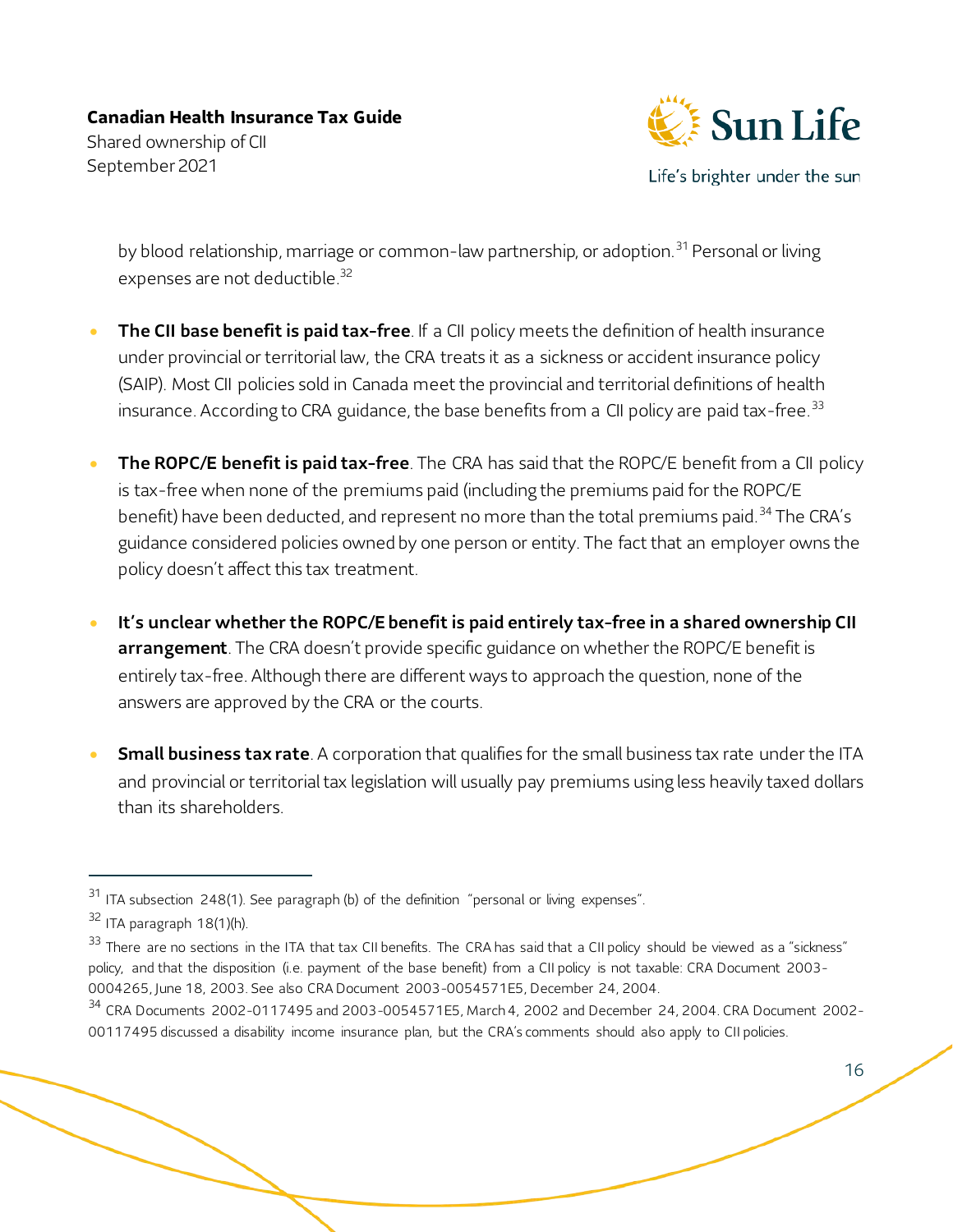![](_page_16_Picture_1.jpeg)

Life's brighter under the sun

- The CII policy with ROPC/E pays only one benefit. If the shareholder remains healthy and if enough time passes, he or she and the corporation can cancel coverage. The shareholder will get the ROPC/E benefit, while the corporation will get nothing for the CII premiums it has paid. If the shareholder later experiences a covered critical illness, the corporation will get nothing. But if the shareholder suffers a critical illness while coverage is in force, the corporation will get the base benefit, while the shareholder will get nothing for the ROPC/E premiums he or she has paid.
- The insurance company isn't a party to the shared ownership agreement. The CII policy with ROPC/E benefit is jointly owned by the shareholder and corporation. This means that, from the insurance company's perspective, each party to the agreement owns an indivisible interest in both benefits. The shared ownership agreement modifies this arrangement, but only between the shareholder and corporation, not as far as the insurance company is concerned

### **CONCLUSION**

Bob enters into a shared ownership agreement with XYZ. XYZ owns and pays the premiums for the base benefit CII policy; Bob owns and pays the premiums for the ROPC/E benefit. Bob appreciates the non-tax benefits of the shared ownership arrangement. After discussing the arrangement with his tax advisor, he also recognizes the tax issues. He hopes that when it's time for him to decide whether to cancel or continue coverage, there will be further guidance from the CRA. If that guidance says he can take the ROPC/E benefit entirely tax-free, he'll be happy. But he's willing to accept the tax consequences if the CRA says that part of the benefit will be taxable.

*This case study is intended to provide general information only. Sun Life Assurance Company of Canada does not provide legal, accounting or taxation advice to advisors or clients. Before a client acts on the information contained in this case study, or before you recommend any course of action, make sure the client seeks advice from a qualified professional, including a thorough examination of their specific legal, accounting and tax situation. Any examples or illustrations used in this case study have been included only to help clarify the information presented, and should not be relied on by you or a client in any transaction.*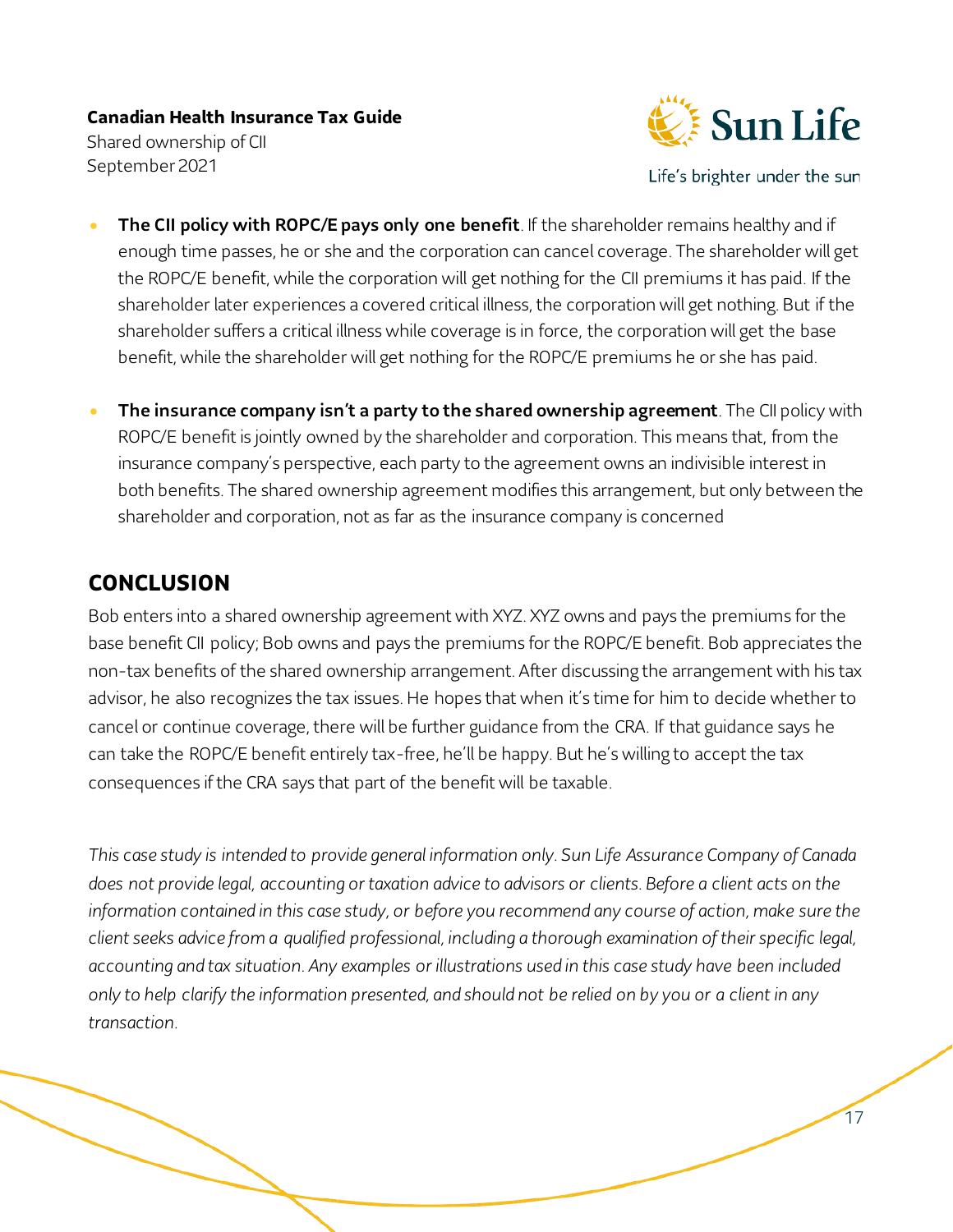Shared ownership of CII September 2021

![](_page_17_Picture_2.jpeg)

Life's brighter under the sun

18

## **AFTER-TAX COMPARISON**

![](_page_17_Figure_5.jpeg)

#### **NOTES**

- The blue bars show how much money XYZ and Bob have to earn to pay the premiums in each scenario.
- The orange bars show how much of the ROPC/E benefit Bob has after tax in each scenario.
- The green bars measure the tax-efficiency in each scenario. It shows the difference between the money XYZ and/or Bob have to generate to pay the premiums, and the size of the benefit in Bob's hands after tax. The smaller the bar, the greater the tax efficiency.

**Scenarios 1 and 2**: In scenario 1, XYZ has to earn the least money of all the scenarios to pay the premiums, but Bob gets the lowest after-tax ROPC/E benefit among all the scenarios. In scenario 2,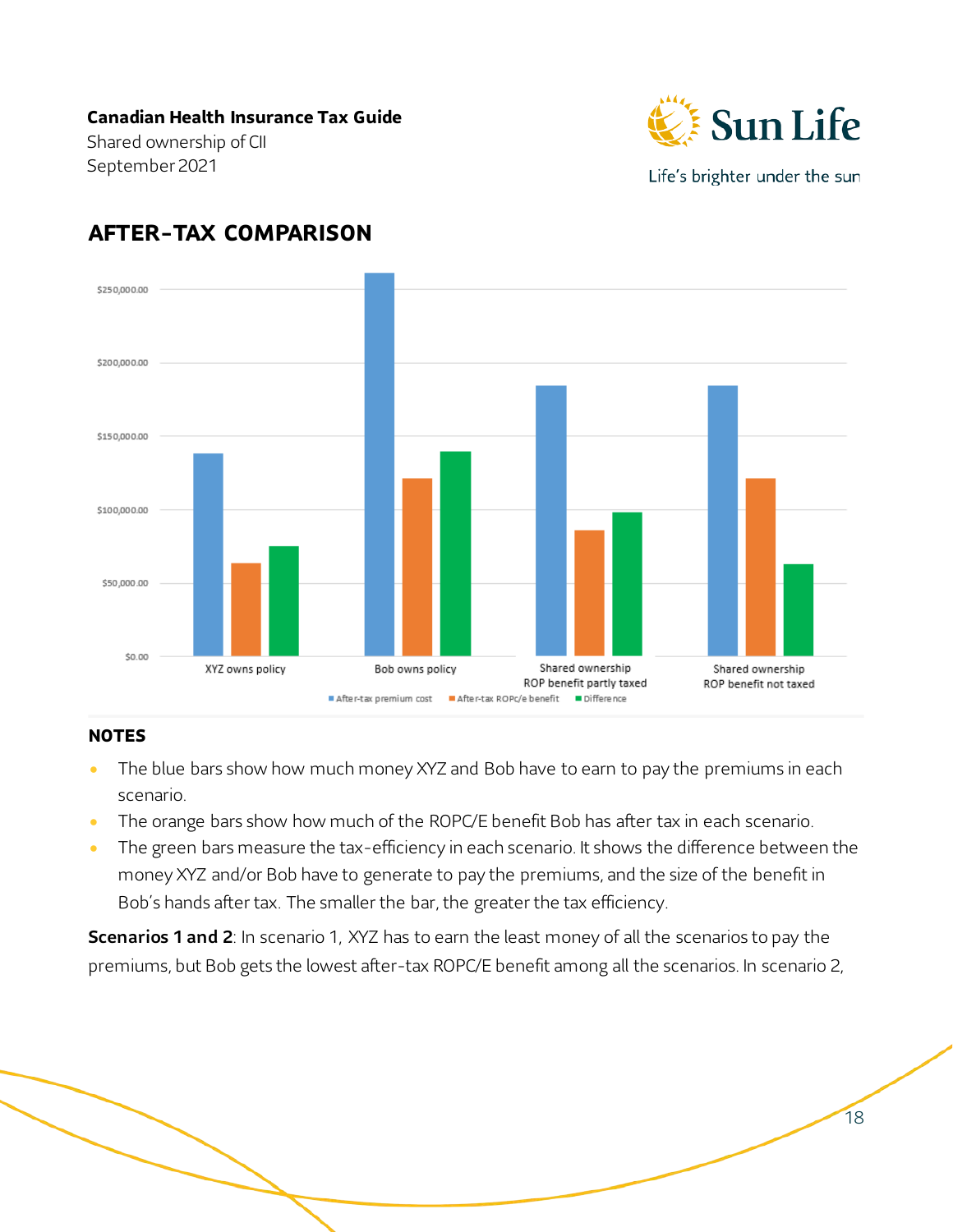![](_page_18_Picture_1.jpeg)

Life's brighter under the sun

19

Bob has to earn the most money of all the scenarios to pay the premiums, but he gets the highest after tax ROPC/E benefit (scenario 4 delivers an ROPC/E benefit equal to scenario 1's).

**Scenario 3** falls between scenarios 1 and 2. XYZ and Bob have to generate less money to pay the premiums than they do in scenario 2, but more than in scenario 1. Bob gets a higher after-tax ROPC/E benefit than he gets in scenario 1, but less than he gets in scenario 2.

Scenario 4 is the most tax-efficient. It's the same as scenario 3 but the after-tax ROPC/E benefit is the same as scenario 2's. However, the CRA hasn't specifically commented on whether this scenario is acceptable.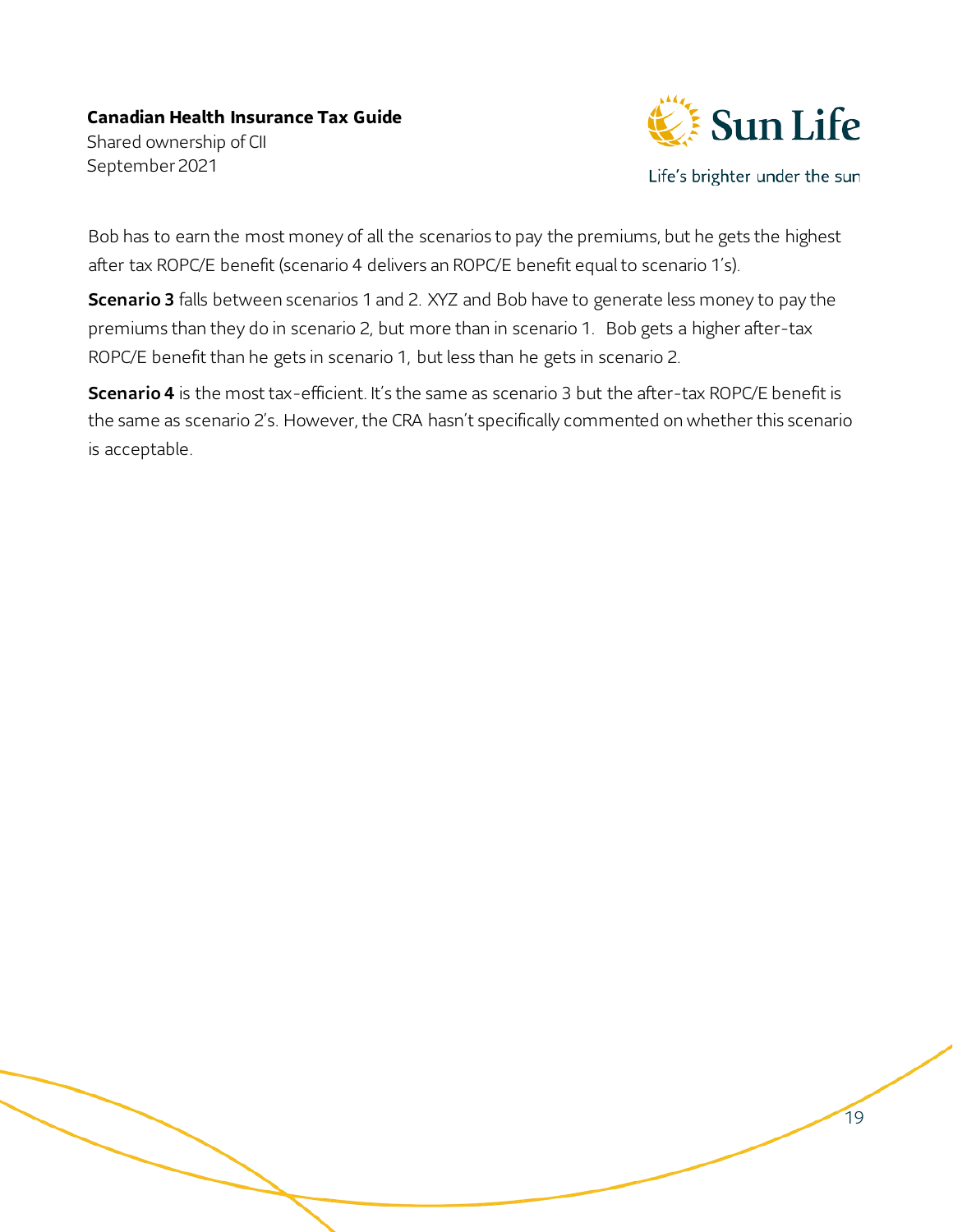Shared ownership of CII September 2021

![](_page_19_Picture_2.jpeg)

Life's brighter under the sun

#### **DATA USED IN TABLE ON PREVIOUS PAGE**

| Shared ownership CII with ROPC/E- ownership and tax comparison           |                                                                                                  |                                                                                             |                                                                            |                                                                                      |
|--------------------------------------------------------------------------|--------------------------------------------------------------------------------------------------|---------------------------------------------------------------------------------------------|----------------------------------------------------------------------------|--------------------------------------------------------------------------------------|
|                                                                          | <b>Scenario1</b><br>XYZ owns policy,<br>cancels and pays<br><b>ROPC/E benefit</b><br>as dividend | <b>Scenario 2</b><br>Bob owns policy,<br>cancels and receives<br>tax-free ROPC/E<br>benefit | <b>Scenario 3</b><br>Shared ownership,<br>ROPC/E benefit<br>partly taxable | <b>Scenario 4</b><br>Shared ownership,<br><b>ROPC/E benefit</b><br>entirely tax-free |
| Pre-tax base benefit<br>premiums                                         | \$5,587.50                                                                                       | \$5,587.50                                                                                  | \$5,587.50                                                                 | \$5,587.50                                                                           |
| Pre-tax ROPC/E benefit<br>premiums                                       | \$3,322.50                                                                                       | \$3,322.50                                                                                  | \$3,322.50                                                                 | \$3,322.50                                                                           |
| After-tax cost of base<br>benefit to XYZ                                 | \$6,363.90                                                                                       |                                                                                             | \$6,363.90                                                                 | \$6,363.90                                                                           |
| After-tax cost of ROPC/E<br>benefit to XYZ                               | \$3,784.17                                                                                       |                                                                                             |                                                                            |                                                                                      |
| After-tax cost of base<br>benefit to Bob                                 |                                                                                                  | \$12,023.89                                                                                 |                                                                            |                                                                                      |
| After-tax cost of ROPC/E<br>benefit to Bob                               |                                                                                                  | \$7,149.77                                                                                  | \$7,149.77                                                                 | \$7,149.77                                                                           |
| Total after-tax premium<br>cost to XYZ                                   | \$10,148.07                                                                                      |                                                                                             | \$6,363.90                                                                 | \$6,363.90                                                                           |
| Total after-tax premium<br>cost to Bob                                   |                                                                                                  | \$19,173.66                                                                                 | \$7,149.77                                                                 | \$7,149.77                                                                           |
| Total after-tax premium<br>cost over 15 years                            | \$152,220.96                                                                                     | \$287,604.90                                                                                | \$202,705.05                                                               | \$202,705.05                                                                         |
| Total pre-tax ROPC/E benefit                                             | \$133,650.00                                                                                     | \$133,650.00                                                                                | \$133,650.00                                                               | \$133,650.00                                                                         |
| After-tax ROPC/E benefit<br>to Bob                                       | \$69,845.49                                                                                      | \$133,650.00                                                                                | \$88,785.17                                                                | \$133,650.00                                                                         |
| Total after-tax ROPC/E<br>benefit to Bob minus<br>after-tax premium cost | (\$82,375.47)                                                                                    | (\$153,954.91)                                                                              | (\$113,919.87)                                                             | (\$69,055.04)                                                                        |